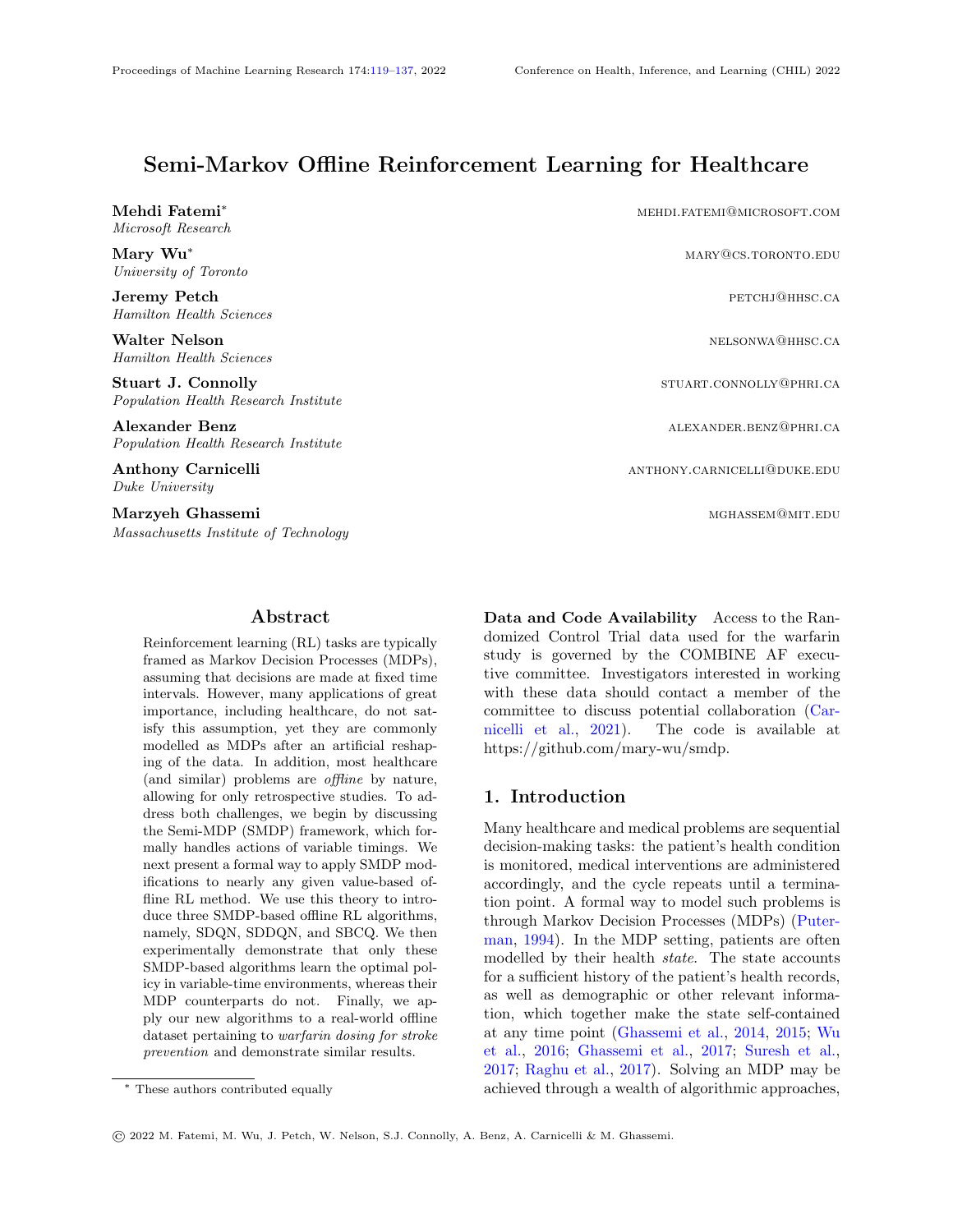which are collectively known as *reinforcement learn*ing (RL) [\(Bertsekas and Tsitsiklis,](#page-10-1) [1996;](#page-10-1) [Sutton and](#page-13-3) [Barto,](#page-13-3) [2018\)](#page-13-3). However, there are two significant challenges in many healthcare problems. First, observations are sporadic, which violates the MDP's required regular spacing of time intervals. Second, datasets are typically offline without an opportunity to interact. This paper will propose a class of algorithms to address both concerns.

A motivating example is warfarin dose management. Warfarin is an anticoagulant commonly prescribed to reduce the risk of stroke associated with atrial fibrillation [\(Pirmohamed,](#page-12-0) [2018\)](#page-12-0). This example is of particular interest as stroke is the second leading cause of death worldwide [\(WHO\)](#page-14-1), warfarin continues to be used around the globe, and clinicians struggle to prescribe it effectively because of its complex pharmacodynamics. Warfarin dosing for atrial fibrillation is easily modelled as a sequential decision-making task: patients visit the clinic at certain time intervals to monitor their health, during which a physician may adjust their dose. At each visit, the patient's International Normalized Ratio (INR) is measured and used, along with the patient's medical history and demographic information, to potentially modify the dosage. Although this is a well-defined decisionmaking process, we cannot directly model this as an MDP due to inconsistent times between clinical visits (see Section [6.2\)](#page-9-0).

In general terms, the MDP framework contains no notion of a course of action persisting over a variable period of time [\(Sutton et al.,](#page-14-2) [1999\)](#page-14-2). More precisely, the standard MDP framework does not include temporal abstraction or temporally extended actions. Temporal abstraction can be introduced into RL in a variety of ways, see for example [Ring](#page-13-4) [\(1991\)](#page-13-4); [Wixson](#page-14-3) [\(1991\)](#page-14-3); [Schmidhuber](#page-13-5) [\(1991\)](#page-13-5); [Singh](#page-13-6) [\(1992\)](#page-13-6); [Chrisman](#page-11-3) [\(1994\)](#page-11-3); [Sutton](#page-14-4) [\(1995\)](#page-14-4); [Precup et al.](#page-13-7) [\(1997\)](#page-13-7); [Precup](#page-13-8) [and Sutton](#page-13-8) [\(1997\)](#page-13-8). Among these methods, using options [\(Precup et al.,](#page-13-9) [1998\)](#page-13-9) has versatility, solid mathematical exposition, and similarity of the resultant theory to the standard RL framework. An option is a fixed policy with an initiation function, which signals where the policy can be selected, and a termination function, which specifies when the policy is terminated while it is running. While an option is active, the primitive actions are chosen according to its policy until the termination function becomes true, at which point the next option is chosen. Options have been utilized to formally introduce temporal abstractions to the MDP framework [\(Sutton et al.,](#page-14-2) [1999\)](#page-14-2) through the Semi-MDP (SMDP) framework [\(Bradtke](#page-10-2) [and Duff,](#page-10-2) [1994;](#page-10-2) [Parr,](#page-12-1) [1998\)](#page-12-1), by replacing actions with options. This makes SMDPs appropriate for modeling unregulated discrete-event problems over continuous or discrete time. There are several other methods that are built on continuous-time dynamic programming (CDP). For example, Marked Temporal Processes [\(Aalen et al.,](#page-10-3) [2008;](#page-10-3) [Zarezade et al.,](#page-14-5) [2017\)](#page-14-5) are a domain-specific application of CDP (they use classic HJB results, which are also core to SMDP theory [\(Bradtke and Duff,](#page-10-2) [1994\)](#page-10-2)). We however note that none of these methods are considered inherently different methodologies; hence, we do not discuss them in this paper nor compare our results against them. Importantly, we also remark that none of these classic or recent materials pertain to the offline case, which we discuss next.

Another important characteristic of many healthcare and treatment management problems is their of*fline* nature [\(Lange et al.,](#page-12-2) [2012\)](#page-12-2), i.e., the dataset is static and must be analysed in a retrospective manner due to diverse safety, ethical, or legal constraints [\(Fatemi et al.,](#page-11-4) [2021\)](#page-11-4). While offline RL literature has advanced substantially in recent years, proposed offline RL algorithms still target MDP scenarios [\(Lange](#page-12-2) [et al.,](#page-12-2) [2012;](#page-12-2) [Fujimoto et al.,](#page-11-5) [2019b\)](#page-11-5). One core contribution of this paper is to introduce a systematic way to construct SMDP versions of common offline RL methods. This new class of algorithms is sound and easy to implement once the MDP version is given. Of particular interest, we introduce the SBCQ algorithm, an SMDP version of Batch-Constrained Qlearning (BCQ) [\(Fujimoto et al.,](#page-11-5) [2019b\)](#page-11-5). SBCQ addresses the over-estimation issue of offline RL methods the same way that BCQ does, but extends the framework to handle Semi-Markov regimes with arbitrary options.

While options are great tools to properly address the irregular timing of healthcare scenarios, the standard SMDP framework requires full observability of intra-option rewards. This is not normally the case in healthcare (and perhaps various other similar domains), since both the state and the reward are monitored solely at the time that the patient comes to the clinic. To address this issue, we choose to use linear interpolation and will argue how this solution is medically sound in the case of the stroke problem. In addition, we are interested in the case where options are given rather than learned. This is because in our healthcare setting (and similar problems), the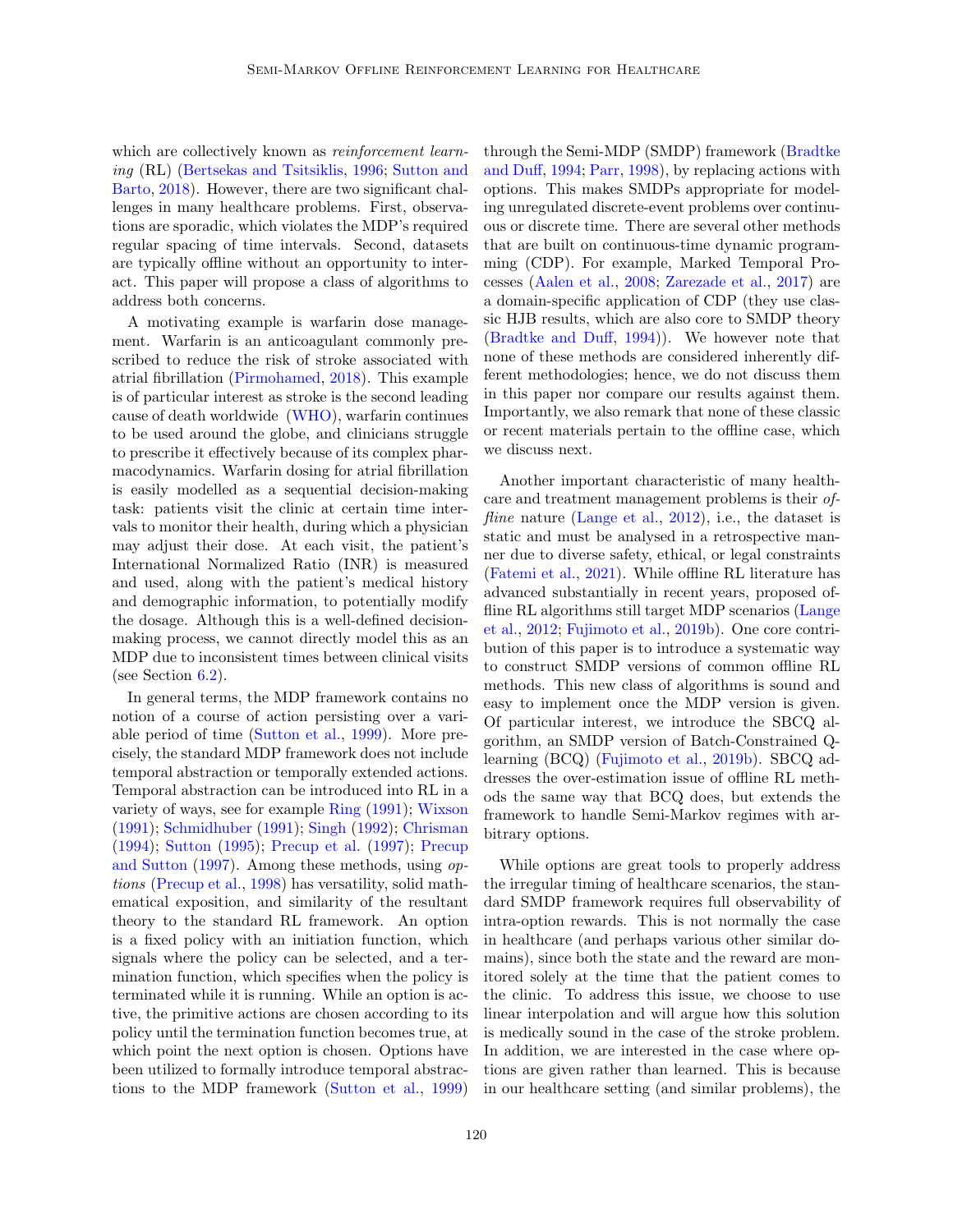options are used to model the maintenance of a given prescription for various time intervals.

The rest of the paper is organized as follows: Section 2 discusses important related work. Section 3 explains the setting and reviews important results from the literature, which sets the stage for our main technical contributions, presented in Section 4. We then present a simple domain in Section 5 to concretely demonstrate how our methods work in comparison to the MDP variations, and contrast SBCQ with simpler SMDP algorithms. Finally, in Section 6, we apply our methods to the warfarin dosage management problem and report similar conclusions in real-world settings.

## 2. Related Work

RL for Health: RL has been the subject of much focus in health [\(Yu et al.,](#page-14-6) [2019\)](#page-14-6), with particular emphasis on sepsis with various goals: seeking to develop optimal treatment recommendation policies [\(Henry](#page-12-3) [et al.,](#page-12-3) [2015;](#page-12-3) [Futoma et al.,](#page-11-6) [2017;](#page-11-6) [Komorowski et al.,](#page-12-4) [2018;](#page-12-4) [Saria,](#page-13-10) [2018;](#page-13-10) [Raghu et al.,](#page-13-2) [2017;](#page-13-2) [Peng et al.,](#page-12-5) [2018;](#page-12-5) [Li et al.,](#page-12-6) [2019;](#page-12-6) [Tang et al.,](#page-14-7) [2020b\)](#page-14-7), treatment avoidance [\(Fatemi et al.,](#page-11-4) [2021\)](#page-11-4), and learning set-valued policies with the goal of human-in-theloop treatment selection [\(Tang et al.,](#page-14-8) [2020a\)](#page-14-8). All such prior work aggregate observations at equally distributed time points such that these processes can be modelled as MDPs. These are in direct contrast to our approach that allows arbitrary time stamps for observations.

SMDP in Deep RL: While SMDP theory has a long history, its deployment to Deep RL settings is fairly recent and limited. For example, [Schmoll and](#page-13-11) [Schubert](#page-13-11) [\(2020\)](#page-13-11) uses SMDP in a DQN setting for the task of collecting stochastic, spatially distributed resources (stochastic resource collection), and [Bellinger](#page-10-4) [et al.](#page-10-4) [\(2020\)](#page-10-4) broadly applies SMDP to DQN and Recurrent DQN. However, to the best of our knowledge, none of the few existing publications investigate offline scenarios, which is one of the core considerations of the current paper.

**Offline RL:** Offline RL has been studied for a long time in the context of batch RL [\(Lange et al.,](#page-12-2) [2012\)](#page-12-2). Importantly, the performance of off-policy RL algorithms [\(Sutton and Barto,](#page-13-3) [2018\)](#page-13-3) degrade drastically in fully offline or batch settings as they need to sufficiently explore the environment with additional interactions [\(Jaques et al.,](#page-12-7) [2019;](#page-12-7) [Fujimoto et al.,](#page-11-5) [2019b\)](#page-11-5). The challenges are significantly intensified when the dataset is limited and exploration of various states and actions is not available [\(Bertsekas and Tsit](#page-10-1)[siklis,](#page-10-1) [1996;](#page-10-1) [Kushner and Yin,](#page-12-8) [2003\)](#page-12-8). Overfitting to data-collection artifacts in offline cases is another sig-nificant issue (François-Lavet et al., [2019;](#page-11-7) [Sinha and](#page-13-12) [Garg,](#page-13-12) [2021;](#page-13-12) [Agarwal et al.,](#page-10-5) [2020\)](#page-10-5). Moreover, estimation errors due to limited data may further lead to mistimed or inappropriate decisions with adverse safety consequences [\(Rebba et al.,](#page-13-13) [2006\)](#page-13-13). For a more recent, yet partial, survey of MDP-based offline RL methods see [Levine et al.](#page-12-9) [\(2020\)](#page-12-9). Since most healthcare and medical-related sequential decisionmaking/reasoning problems are offline, this paper studies the proposed SMDP algorithms in fully offline scenarios.

## 3. Background

#### 3.1. Markov Decision Processes

We consider discrete-time episodic Markov Decision Processes (MDPs), where an agent interacts with the environment at each of the lowest-level discrete time steps  $t = 1, 2, \ldots$  An MDP is defined as a tuple  $(\mathcal{X}, \mathcal{A}, R, T, \gamma)$ . X and A are respectively the state and action spaces,  $T$  is the transition kernel  $T(x, a, \cdot) = P(\cdot | x, a)$  that gets the probability of transitions if action a is selected at state  $x, \gamma \in [0, 1]$  is the discount factor, and  $R : \mathcal{X} \times \mathcal{A} \times \mathcal{X} \mapsto \mathbb{R}$  is the reward function. A stationary policy  $\pi$  maps each state  $x \in \mathcal{X}$  to a probability distribution over the action space  $A$ . We define a terminal state as the final state at which the environment terminates (in healthcare, it corresponds to the last point of a patient's recorded trajectory). The set of all terminal states is denoted by  $\mathcal{X}_T \subset \mathcal{X}$ . Mathematically, a terminal state is absorbing (self-transition w.p. 1) with zero reward afterwards. All terminal states are zerovalued, but the transitions to them may be associated with a non-zero reward.

On each time step  $t$ , the agent perceives the environment's state,  $X_t = x$ , and selects a primitive action,  $A_t = a$ , according to a policy  $\pi(\cdot|x)$ . The action influences the state and together with the internal dynamics of the environment, it transitions to a new state  $X_{t+1} = x'$  at the next discrete time  $t+1$ . This transition may incur a reward of  $R_{t+1}(x, a, x')$ . We define return as the sum of discounted rewards as the agent interacts with the environment. The value function corresponding to a policy  $\pi$  is denoted by  $Q^{\pi}(x, a)$  and defined as the expected return if the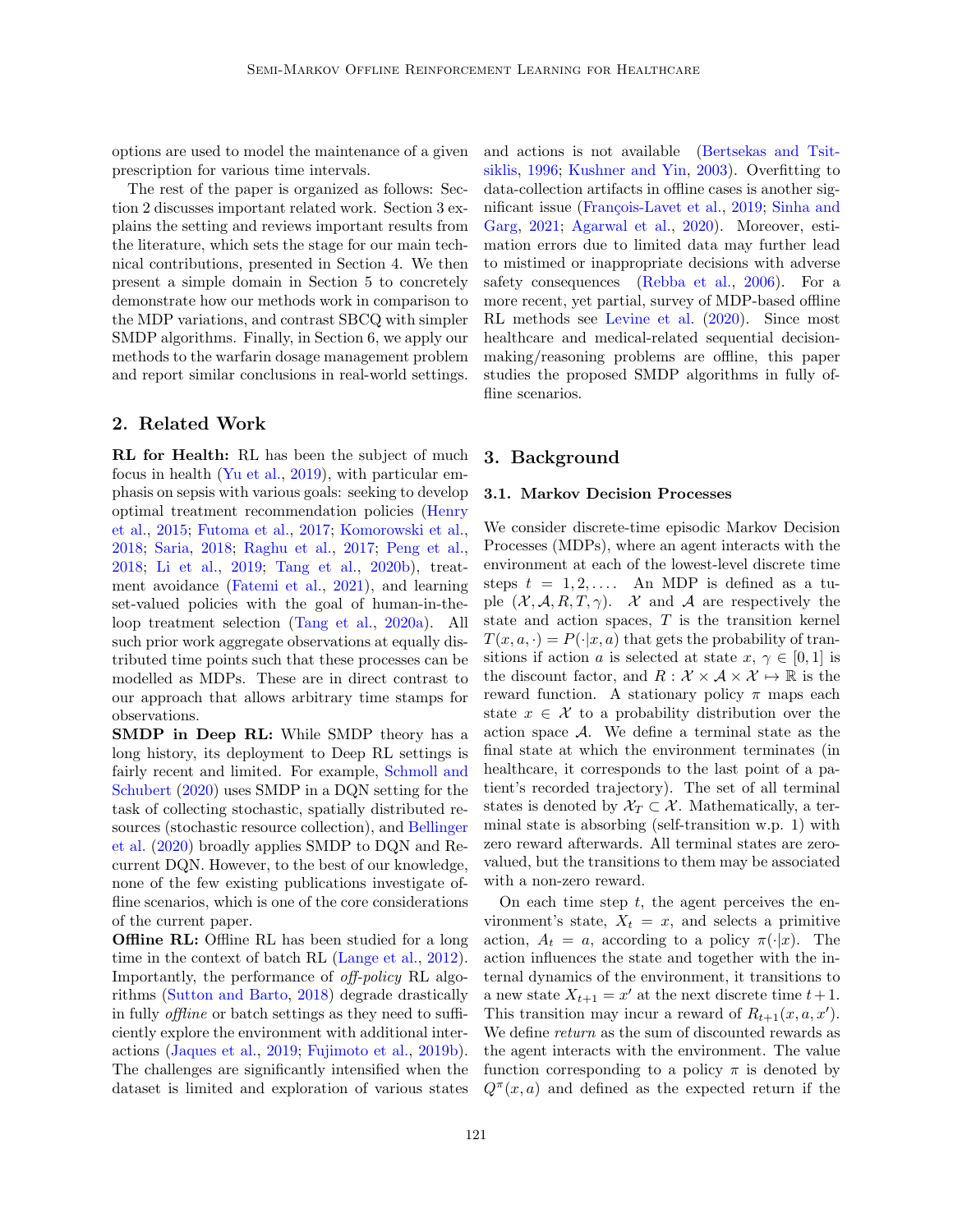agent selects action  $A_t = a$  at state  $X_t = x$  and acts according to  $\pi$  afterwards.

We define optimal value and state-value functions, respectively as  $Q^*(x, a) = \max_{\pi} Q^{\pi}(x, a)$  and  $V^*(x) = \max_{\pi} V^{\pi}(x) = \max_{a'} Q^*(x, a').$ 

## 3.2. Options and Semi Markov Decision Processes

Semi-Markov Decision Processes (SMDPs) are a generalization of MDPs that handle actions with variable duration. More precisely, an SMDP is similar to an ordinary MDP, with the difference being that transitions may have stochastic time duration [\(Parr,](#page-12-1) [1998\)](#page-12-1). The original SMDP theory treats the extended actions as black boxes over continuous time [\(Bradtke](#page-10-2) [and Duff,](#page-10-2) [1994;](#page-10-2) [Parr,](#page-12-1) [1998\)](#page-12-1). To have a more versatile view, [Sutton et al.](#page-14-2) [\(1999\)](#page-14-2) built on that and introduced a superimposed version, where each extended action is seen as an option. We adopt their version in this paper and review the formalism in the rest of this section.

An option is defined as the tuple  $(\mathcal{I}, \pi, \beta)$ , where  $\pi : \mathcal{X} \times \mathcal{A} \mapsto [0, 1]$  is a policy,  $\mathcal{I} \subseteq \mathcal{X}$  is the initiation set where the policy can be chosen, and  $\beta : \mathcal{X} \mapsto [0, 1]$ is the termination function. If an option is active, actions are selected according to its policy  $\pi$  until the option terminates stochastically according to  $\beta$ . For instance, the option of "opening-the-door" specifies the (possibly stochastic) sequence of all the primitive actions (e.g., all the muscle contractions) involved in reaching the door knob, turning it, pulling/pushing the door with proper force, and releasing the knob. More precisely, the sequence of such primitive actions can be seen as initiating a policy  $\pi$  at some proper set of states  $\mathcal I$  (e.g., where the knob is reachable), running, and then terminating it once the knob is released (where  $\beta = 1$ ).

Policies and termination functions are called Markov if they are only a function of the current state. On the other hand, an option's policy is called Semi-Markov if it is a function of any event from the history of the option. If an option is selected at time t, we define the history from t to any time  $t' > t$  by  $h_{tt'} = \{s_t, a_t, r_{t+1}, s_{t+1}, \dots, s_{t'}\}.$  Remark that Semi-Markov policies are less unconstrained than nonstationary policies in that Semi-Markovness only allows being function of events back to time  $t$ , but not before that. Similarly, we can define the termination function  $\beta$  to be Semi-Markov if it is a function of the option's history. For an option  $o = (\mathcal{I}, \pi, \beta)$ , we say

o is Markov if both  $\pi$  and  $\beta$  are Markov, and we say o is Semi-Markov if any of  $\pi$  or  $\beta$  is Semi-Markov.

The concept of policy can be applied to options as well. Formally, if  $\mathcal O$  is a set of options defined on an MDP  $M = (\mathcal{X}, \mathcal{A}, R, T, \gamma)$ , a policy  $\mu(o|x)$  is defined as the probability of selecting  $o = (\mathcal{I}, \pi, \beta) \in \mathcal{O}$  at state  $x \in \mathcal{X}$ . If  $x \notin \mathcal{I}$ , then  $\mu(o|x) = 0$ . Hence, a policy over a set of options induces a flat policy at the primitive actions level by selecting an option, waiting until it terminates, selecting the next option and so on. The flat policy is defined as the concatenation of all the option-level policies. Note that the flat policy is unlikely to be Markov even if both  $\mu$  and all the options are Markov. We next extend the concept of value functions to Semi-Markov flat policies as

$$
V^{\pi}(x) \doteq \mathbb{E}\left[\sum_{j=0}^{\infty} \gamma^{j} R_{t+j+1} | \mathcal{E}(\pi, x, t)\right]
$$

where  $\mathcal{E}(\pi, x, t)$  denotes the event of  $\pi$  being initiated at state  $x$  at time  $t$ . By definition, the value of a state under an option-level policy can then be defined as the value of the state under the corresponding flat policy:  $V^{\mu}(x) \doteq V^{\text{flat}(\mu)}(x)$  for all  $x \in \mathcal{X}$ . We also define  $Q^{\mu}(x, o)$  as the value of selecting option  $o =$  $(\mathcal{I}, \pi, \beta) \in \mathcal{O}$  at state  $x \in \mathcal{I}$  under policy  $\mu$ ; formally,

$$
Q^{\mu}(x, o) \doteq \mathbb{E}\left[\sum_{j=0}^{\infty} \gamma^{j} R_{t+j+1} | \mathcal{E}(o\mu, x, t)\right]
$$

where  $o\mu$  denotes the Semi-Markov policy (composing  $o$  and  $\mu$ ) that first follows the policy of  $o$  until it terminates and then starts choosing another option according to  $\mu$  in the resultant state and follows its policy, and so on.

SMDPs [\(Bradtke and Duff,](#page-10-2) [1994\)](#page-10-2) are defined in a similar way as the MDPs, but with temporally extended actions, the selection of which depends on the history from each given state. Theorem 1 of [\(Sutton et al.,](#page-14-2) [1999\)](#page-14-2) states that any fixed set of options defined on an MDP establishes a discrete time SMDP. That is, the base problem is an MDP, over which extended actions are shaped. This view provides flexibility in terms of what happens inside each option, which can be examined, altered, learned, and planned.

We are interested in the case where a fixed set of options is given and we would like to determine the best strategy for selecting among the options when the current option terminates. Let us denote such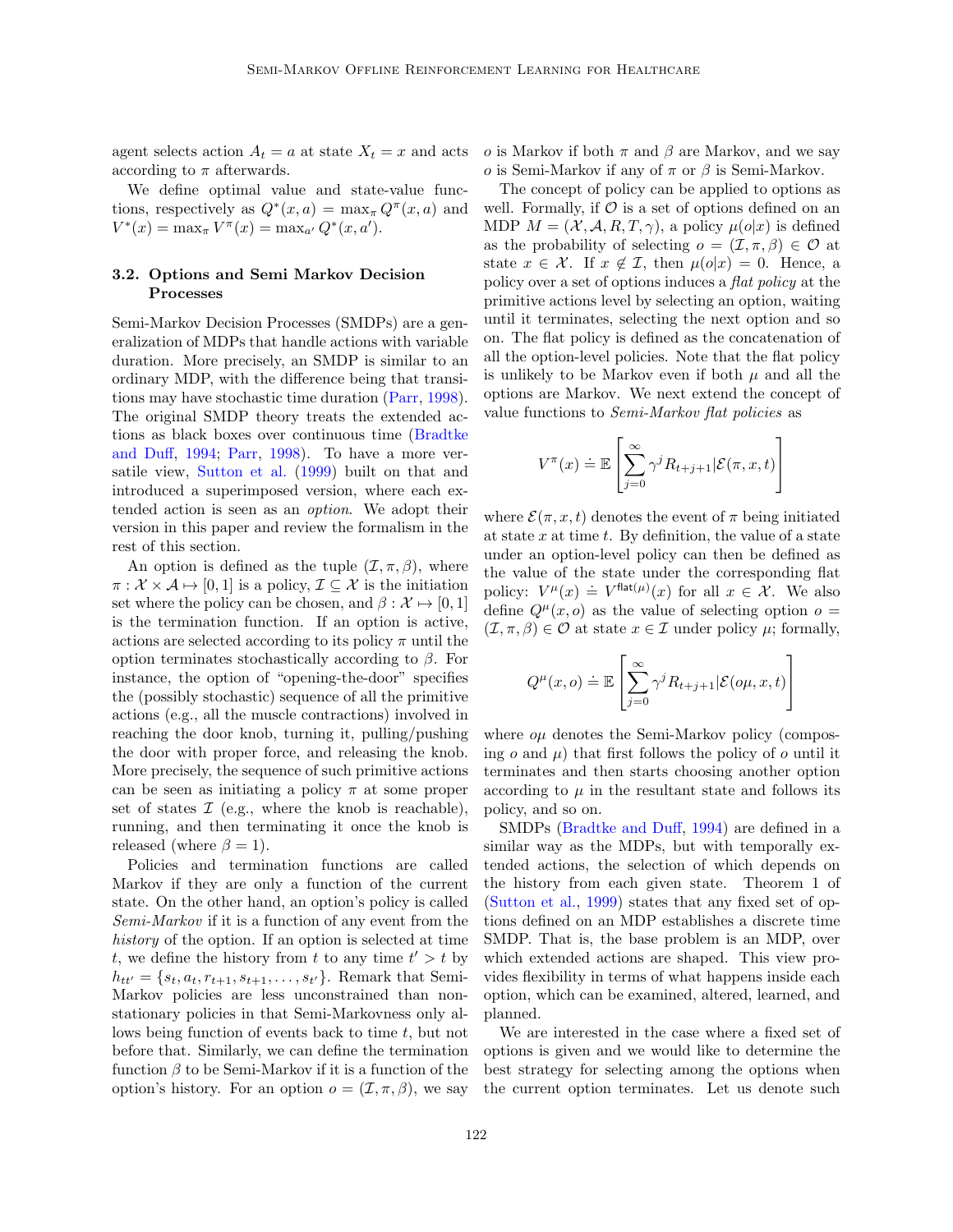a set of options as  $\mathcal{O}$ . Remark that if  $\mathcal O$  does not contain all the primitive actions and/or any of the options lasts for more than one step, then achieving the optimal values at the level of primitive actions may not be feasible. Still, it is important to achieve the best results given the options. Of note, having more flexibility in terms of option design can improve the ultimate performance. For example, it can be proved that having the choice to terminate the current option whenever the agent wants (called option interruption) directly improves the values of all states. This extension can easily be applied using our pipeline. However, at this stage we assume that no observation is available between subsequent visits; hence, option interruption is also infeasible.

Let  $\mu : \mathcal{X} \times \mathcal{O} \mapsto [0, 1]$  be an option-level policy that selects options from  $\mathcal O$  at states where the options' initiation sets allow, and let  $\Pi(\mathcal{O})$  denote the set of all such policies. Expanding the optimal value function at the option level, it then follows:

$$
V_{\mathcal{O}}^*(x) \doteq \max_{\mu \in \Pi(\mathcal{O})} V^{\mu}
$$
  
= 
$$
\max_{o \in \mathcal{O}} \mathbb{E}[R_{t+1} + \dots + \gamma^{k-1} R_{t+k} + \gamma^k V_{\mathcal{O}}^*(x_{t+k}) | \mathcal{E}(o, x, t)]
$$
  
= 
$$
\max_{o \in \mathcal{O}} \mathbb{E}[\rho(x, o) + \gamma^k V_{\mathcal{O}}^*(x') | \mathcal{E}(o, x)] \quad (1)
$$

where  $k$  is the duration of  $o$  when taken at  $x, x'$  is the state where the option terminates, and  $\rho(s, o)$  is the discounted cumulative rewards in the course of option's operation. We also dropped  $t$  for clarity. Similarly,  $Q_{\mathcal{O}}^*$  satisfies:

$$
Q_{\mathcal{O}}^*(x, o) = \mathbb{E}[\rho(x, o) + \gamma^k \max_{o' \in \mathcal{O}} Q_{\mathcal{O}}^*(x', o') | \mathcal{E}(o, x)]
$$
\n(2)

Importantly, remark that these Bellman equations incur a factor of  $\gamma^k$  for the bootstrapping term. This is to be expected since  $x'$  is  $k$  steps away from  $x$ . Nevertheless, this multiplier, along with the fact that  $\rho(x, o)$  is the discounted return rather than the immediate reward, directly impact learning the optimal values. Equations  $(1)$  and  $(2)$  can directly be used in planning algorithms such as (SMDP-) valueor policy-iteration (see [Sutton et al.](#page-14-2) [\(1999\)](#page-14-2) for details and examples). Similarly, for TD-like learning algorithms, the update rule must be modified accordingly. Most prominently, the SMDP Q-learning update [\(Bradtke and Duff,](#page-10-2) [1994;](#page-10-2) [Sutton et al.,](#page-14-2) [1999\)](#page-14-2)

takes the following form:

<span id="page-4-2"></span>
$$
Q(x, o) \longleftarrow (1 - \alpha) Q(x, o)
$$

$$
+ \alpha \left[ \rho(x, o) + \gamma^k \max_{o' \in \mathcal{O}} Q(x', o') \right] \quad (3)
$$

where  $\alpha$  is the learning rate. The SQ-learning al-gorithm of [\(3\)](#page-4-2) is guaranteed to converge to the  $Q_{\mathcal{O}}^*$ under similar conditions to the standard Q-learning [\(Watkins,](#page-14-9) [1989;](#page-14-9) [Watkins and Dayan,](#page-14-10) [1992\)](#page-14-10).

The core technical contribution of our work is to apply similar modifications to the update rules of state-of-the-art offline RL algorithms to yield their SMDP counterparts.

#### <span id="page-4-5"></span>4. SMDP-based Offline RL

We introduce offline SMDP methods: a new class of algorithms that operate for variable-timed SMDP settings in an offline manner.

#### 4.1. Algorithm Design

<span id="page-4-0"></span>We target offline *value-based* algorithms in this paper. The core technique is as follows: we first update the Bellman target for (value-based) deep RL methods along the same lines as the SMDP Q-learning update rule. Next, we add algorithm-specific tricks to achieve the SMDP version of the algorithm. Specifically, in the MDP scenarios, the Q function is typically approximated using a parameterised function  $Q_{\theta}$ , where  $\theta$  is a vector of parameters. At each iteration  $j$ , the parameter vector is trained by minimising a sequence of squared temporal-difference errors:

<span id="page-4-3"></span><span id="page-4-1"></span>
$$
L_j(\theta_j) \doteq \mathbb{E}_{(x,a,r,x') \sim U(\mathcal{D})} \delta_j^2
$$
  

$$
\delta_j \doteq r + \gamma \max_{a'} Q_{\theta_j}(x',a') - Q_{\theta_j}(x,a)
$$
 (4)

where  $U(\mathcal{D})$  denotes uniform sampling from the offline data  $\mathcal{D}$ , and  $\delta_i$  is the TD error at iteration j.

We first construct a new data set  $\mathcal{D}'$  at the option level in the form of  $\{(x, o, \rho, x', k)\}\$ , where x and x' are the states where  $o$  is initiated and terminated, respectively;  $\rho$  is the *discounted accumulated rewards* in the course of  $\alpha$ ; and  $k$  is the length of  $\alpha$ . We then replace [\(4\)](#page-4-3) with the option error as the following:

<span id="page-4-4"></span>
$$
L_j(\theta_j) \doteq \mathbb{E}_{(x,o,\rho,x',k)\sim U(\mathcal{D}')} \delta_j^2
$$
  

$$
\delta_j \doteq \rho + \gamma^k \max_{o'} Q_{\theta_j}(x',o') - Q_{\theta_j}(x,o) \qquad (5)
$$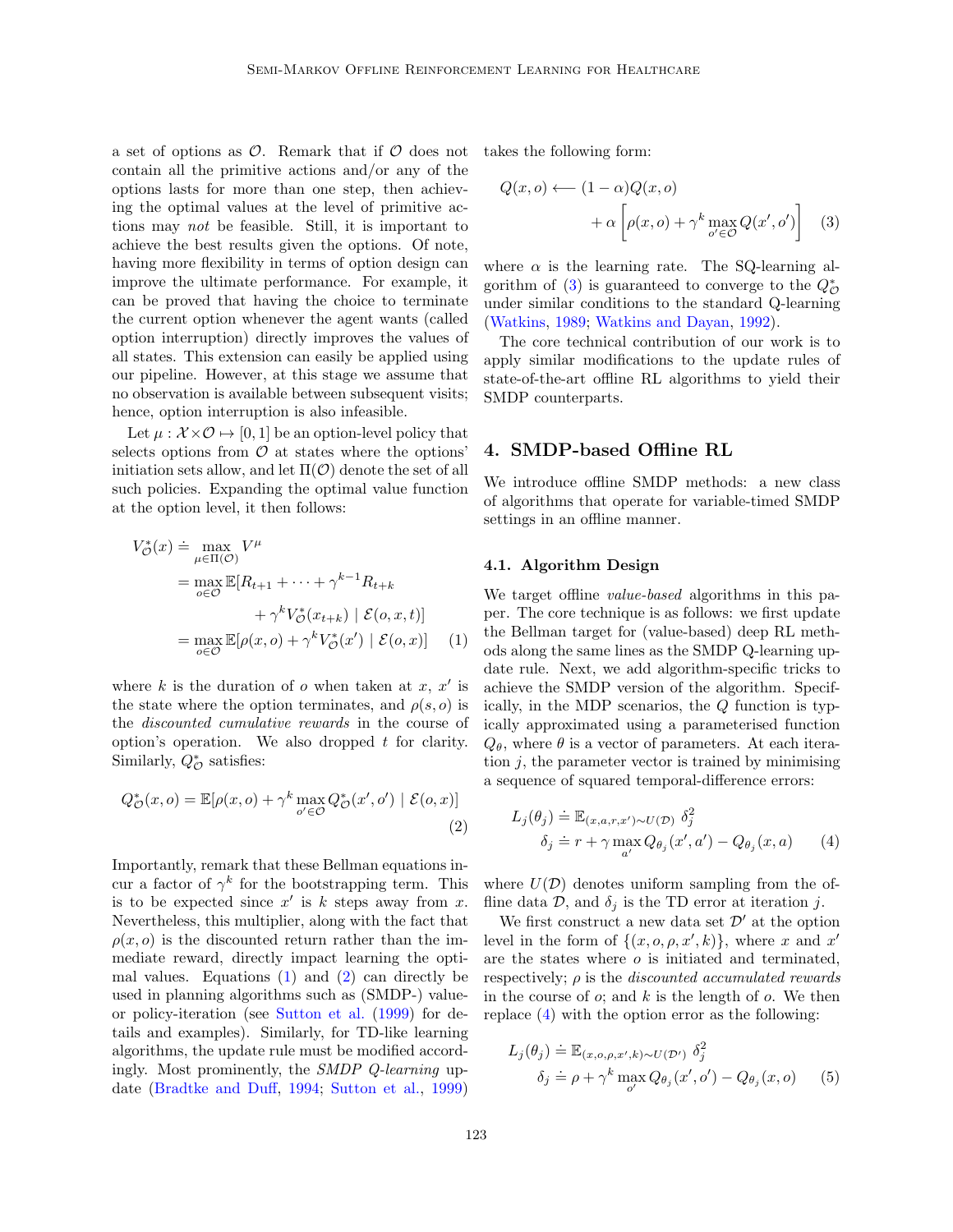Algorithm 1: Generic algorithm for SMDP-based offline RL.

<span id="page-5-0"></span>Data:  $D$ **Input:** randomly initialized  $Q_{\theta}$ ,  $\gamma$ **Output:** learned  $Q_{\theta}$ 1 j ← 0 /\* j := total iteration counter \*/ 2 for  $epoch = 1, M$  do  $\begin{array}{c|c} \mathbf{3} & \widetilde{\mathcal{D}} \longleftarrow \mathcal{D}' \\ \mathbf{4} & \mathbf{reheat} \end{array}$ repeat 5 sample minibatch  $\{(x_i, o_i, \rho_i, x'_i, k_i)\} \sim U(\widetilde{\mathcal{D}})$  /\* i := index inside the minibatch \*/  $\mathbf{6}$  | for all i do  $\begin{array}{c|c|c|c|c|c} \hline \text{7} & & \text{1f } x'_i \text{ is terminal} \ \hline \end{array}$  $\rho_i + \gamma^{k_i} \max_{o'_i} Q_{\theta_j}(x'_i, o'_i)$  otherwise 8  $\vert \vert \ \delta_{j,i} \longleftarrow y_i - Q_{\theta_j}(x_i,o_i)$  $9 \mid \cdot \mid$  end 10 perform a gradient descent step on  $\sum_i \delta_{j,i}^2$  with respect to the network parameters  $\theta_j$ 11 |  $j \leftarrow j+1$  $\begin{array}{|c|c|}\hline \textbf{12} & \hat{\mathcal{D}} & \leftarrow & \widetilde{\mathcal{D}} \setminus \{(x_i, o_i, \rho_i, x_i', k_i)\} \ \hline \end{array}$ 13 | until  $\overline{\mathcal{D}}$  is empty 14 end

Algorithm [1](#page-5-0) presents a vanilla SMDP offline RL algorithm based on [\(5\)](#page-4-4). Various more sophisticated algorithms can follow [\(5\)](#page-4-4) immediately; we present two basic ones in this section and a more advanced one in the next section. In all such algorithms, the relevant lines of Algorithm [1](#page-5-0) should properly be modified. Of note, to mitigate the value overflow problem [\(Fatemi](#page-11-8) [et al.,](#page-11-8) [2019\)](#page-11-8), in all of our methods we also clip the  $\max_{o'} Q_{\theta_j}(x', o')$  part of [\(5\)](#page-4-4) to remain between the minimum and maximum possible returns, when applicable.

**SDQN.** Using the loss function from  $(5)$ , we can then generalize the original Deep Q-networks (DQN) method [\(Mnih et al.,](#page-12-10) [2015\)](#page-12-10): We introduce  $SDQN$  by considering a main network  $Q_\theta$  and a target network  $Q_{\theta}$ , which is updated from the main network every K steps. The loss function  $(5)$  is then modified by replacing  $\max_{o'} Q_{\theta_j}(x', o')$  with  $\max_{o'} Q_{\theta'_j}(x', o').$ 

SDDQN. In a similar way, we can extend the double DQN (DDQN) algorithm [\(Hasselt et al.,](#page-12-11) [2016\)](#page-12-11), which suppresses over-estimation issues of DQN by decoupling action-selection from maximization in the TD error. Our modification yields the new SDDQN variation with the following TD error:

$$
\delta_j \doteq \rho + \gamma^k Q_{\theta'_j} (x', \text{argmax}_{o'} Q_{\theta_j} (x', o')) - Q_{\theta_j} (x, o)
$$

#### 4.2. SMDP Batch-Constrained Q-Learning

One of the challenges of offline RL methods is mitigating the adverse effects of a phenomenon called extrapolation error [\(Fujimoto et al.,](#page-11-5) [2019b\)](#page-11-5). There are a few causes of extrapolation error, such as insufficient and/or imbalanced data, model bias, and training mismatch. In all these cases, off-policy learning methods may yield an arbitrarily inaccurate value estimate  $Q(s, a)$  and a sub-optimal policy. To overcome this, Batch-Constrained Q-learning (BCQ) restrains the action space during the training process to actions that are likely to be observed with a probability larger than threshold  $\tau$  [\(Fujimoto et al.,](#page-11-5) [2019b\)](#page-11-5).

Central to BCQ is three core steps:  $(1)$  minimize the distance of selected actions to the data in the batch, (2) find states where observed data is similar to the batch, and (3) maximize the value function based on those. In the continuous setting, BCQ trains a generative model  $G_{\omega}(a_i|x)$ , commonly a conditional variational auto-encoder [\(Kingma and Welling,](#page-12-12) [2013;](#page-12-12) [Sohn et al.,](#page-13-14) [2015\)](#page-13-14), to estimate the state-conditioned marginal likelihood of observing action  $a_i$  at state s. Actions are sampled from this network, and the highest-valued action is selected. In the discrete case, which is used in this paper, the same core principles are maintained with a simpler approach [\(Fuji](#page-11-9)[moto et al.,](#page-11-9) [2019a\)](#page-11-9).  $G_{\omega}(a_i|x)$  is instead a behavioural cloning network trained with a cross-entropy loss and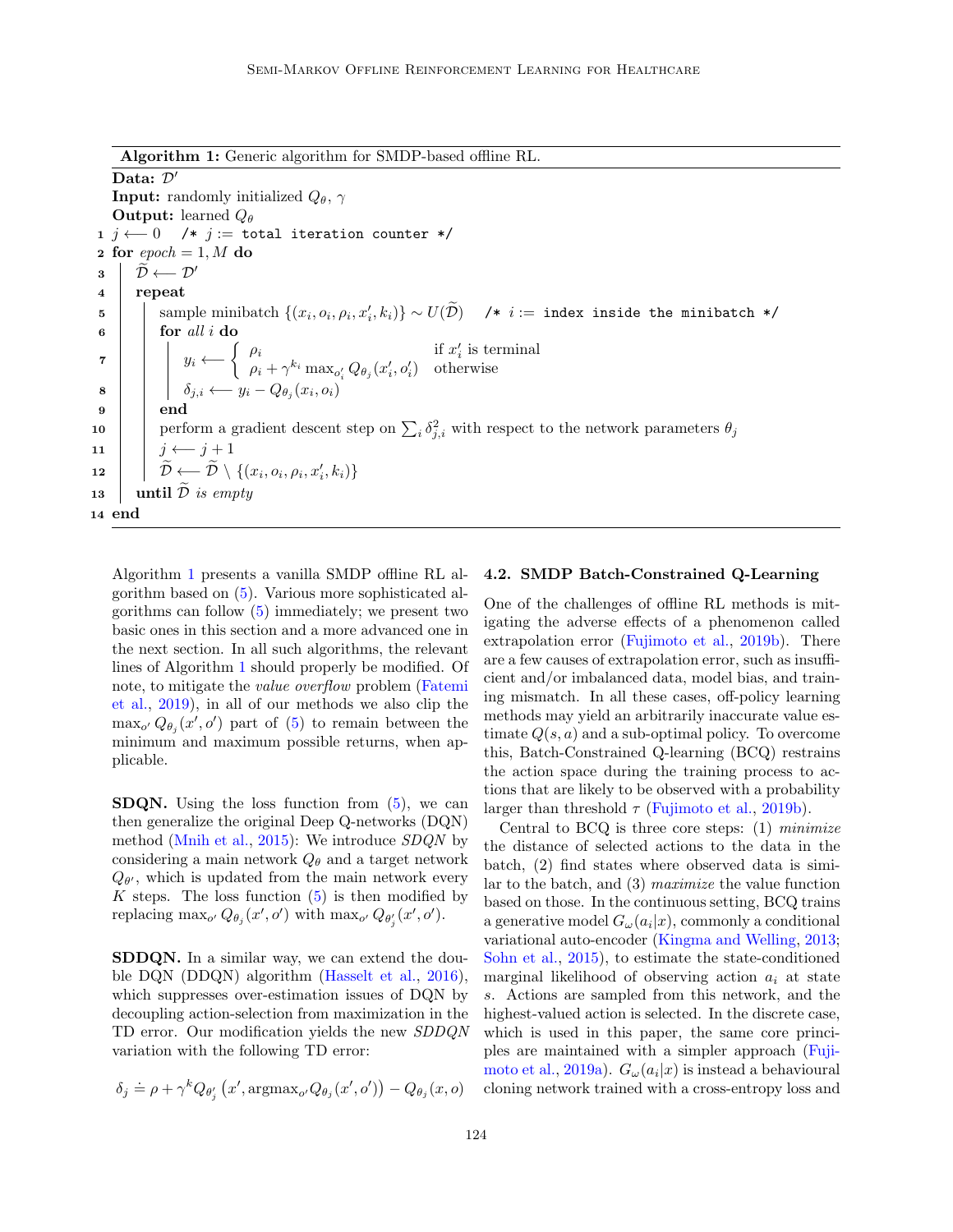used to mask actions whose relative probability are below a threshold  $\tau$  (i.e. unlikely to be seen at the given state).

Originally, BCQ maintains four neural networks: two main networks  $Q_{\theta_1}, Q_{\theta_2}$ , and two target networks  $Q_{\theta_1}, Q_{\theta_2}.$  To compute the loss for the training of both main networks, the target value for a transition  $(x, a, x')$  is given by the following:

$$
y = r(x, a, x') + \gamma \max_{a_i} [\lambda \min_{j=1,2} Q_{\theta'_j}(x', a_i) + (1 - \lambda) \max_{j=1,2} Q_{\theta'_j}(x', a_i)] \quad (6)
$$

where  $a_i$ 's are such that  $\frac{G_\omega(a_i|x)}{\max_a G_\omega(\hat{a}'|x)} > \tau$  for some  $\tau$ , and  $\lambda \in (0, 1)$ . In the discrete case, BCQ simply uses a double-DQN form as discussed in the previous section. The target networks are updated from the main networks either as a lump update once every  $K$ steps, or gradually by  $\theta'_{j} = \kappa \theta_{j} + (1 - \kappa) \theta'_{j}$  with some fixed  $\kappa \in (0,1)$ .

The resulting policy is then as follows:

$$
\pi(x) = \operatorname{argmax}_{a'} Q_{\theta}(x, a'), \ a' \text{ s.t. } \frac{G_{\omega}(a'|x)}{\max_{\hat{a}} G_{\omega}(\hat{a}'|x)} > \tau
$$

In order to adopt BCQ and construct its SMDP version, which we term  $SBCQ$ , we need to modify  $(6)$ in accordance with  $(5)$ . Remark that in  $(6)$ , the entire part in brackets yields  $Q$  of the next state,  $x'$ , on which the max operator applies under the batchconstraint. We therefore need to replace  $\gamma$  with  $\gamma^k$ , r with  $\rho$ , and replace actions with options. Additionally, the generative model,  $G_{\omega}(a_i|x)$ , should be replaced with an option-level version,  $G_{\omega}(o_i|x)$ , and the action generation process should be performed over options instead. The rest of the algorithmic procedures in the original BCQ remains the same.

#### <span id="page-6-1"></span>4.3. Estimation Requirements

In the algorithms presented above, the constructed dataset, D′ , contains transitions in the form of  $(x, o, \rho, x')$ . Hence, only the first and last states where o begins and ends are required to be known, not any others during the execution of o. However, the rewards at all the intra transitions are needed for computing the discounted return  $\rho$ . On the other hand, if the environment is SMDP but modeled as an MDP with aggregation of data at primitive time steps, then we will also require estimating states and actions in addition to rewards at all the primitive steps. This is in general significantly more limiting and is normally error prone, as we further will see in Section [6.2.](#page-9-0) It is also worth noting that in some problems, domain knowledge may help determine how to compute  $\rho$  (even fully accurately), which is rarely the case for states and actions. For example, in goal-oriented tasks, the reward is always zero except when the goal is achieved, where the last option also terminates. Hence,  $\rho = 0$  for all options except the last one, where  $\rho = \gamma^{k-1} r_g$ , with  $r_g$  being the goal reward.

<span id="page-6-0"></span>To estimate the rewards in the warfarin problem in particular, we refer to the medical literature and assume linear changes in subsequent INR measurements, as suggested by [Rosendaal et al.](#page-13-15) [\(1993\)](#page-13-15). This is because the goal of warfarin dosing management is to maximize the time we spend in the INR therapeutic range of 2-3, also known as the time in therapeutic range (TTR). To encourage this behaviour, the reward signal is  $+1$  if the subsequent INR is within the therapeutic range and 0 otherwise. To obtain intra transition rewards, we can use linear interpolation to estimate the INR between clinical visits, and use these estimates to determine the reward signals and thus the discounted return  $\rho$ .

#### 5. Illustrative Example

To demonstrate the need for SMDP-based algorithms in time-variable environments, we compare the MDP and SMDP variations for each of the three algorithms presented in Section [4](#page-4-5) in a simple Minigrid environment [\(Chevalier-Boisvert et al.,](#page-11-10) [2018\)](#page-11-10). We intentionally design the environment such that only options are accessible to the agent and observations are only provided when options are terminated. Experimental details can be found in the Appendix.

#### 5.1. Environment Setup

In the Minigrid, shown in Figure [1,](#page-7-0) the agent (red triangle) attempts to reach the goal state (green square) to achieve a reward of  $+10$ . The *primitive* actions in the environment are: turn left, turn right, move forward, and do nothing. Each option begins by selecting one of the primitive actions, followed by a series of forward steps. The number of steps depends on the agent's location in the grid — when the agent is in the leftmost column facing downwards, the step size is 4. When the agent is in the top row, the step size is 1. Elsewhere, the step size is 2. To emulate real-world scenarios with intra-transition reward sig-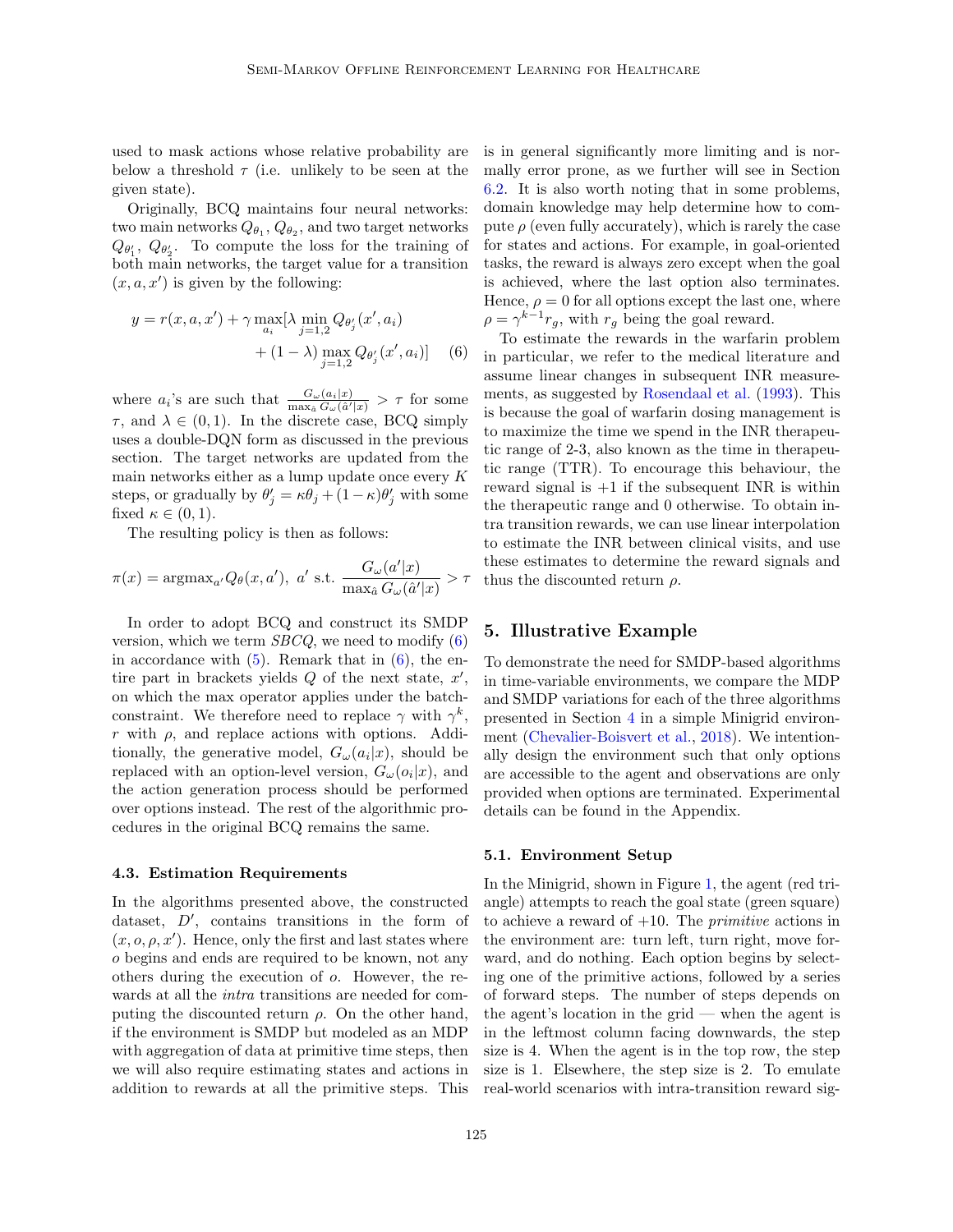

<span id="page-7-0"></span>Figure 1: Minigrid 8x8 environment.

nals, we introduce a -1 reward from crossing the third row, unless we are in the rightmost column, where no negative reward exists.

#### 5.2. MDP versus SMDP

The first experiment compares the MDP and SMDP variations in an online setting, where the agents are trained with the same exploration scheme. The learning curves (Figure [2\)](#page-8-0) demonstrate that for all three algorithms, the traditional MDP variations yield a suboptimal policy, whereas the SMDP variations all converge to the optimal policy. This is because the traditional MDP algorithms consider option-level transitions as primitive transitions. They do not account for the steps taken inside the options, thus improperly discounting the goal reward. In other words, they choose to reach the goal (mistakenly) faster at the expense of collecting the negative reward from the third row. In contrast, SMDP algorithms correctly compute the return, and as a result, choose the optimal trajectory that achieves a higher return. It is worth noting that the MDP algorithms were able to converge due to the simplicity of the example, but in general, MDP algorithms in SMDP environments may not converge at all (even to incorrect values) due to nonstationary behaviours.

#### 5.3. Offline Learning

The next experiment compares the three SMDP variations in an offline setting. Two factors in offline RL that can pose challenges are the quality and size of the dataset. To analyze how these affect SDQN, SD-DQN, and SBCQ, we create datasets consisting each of 100, 1,000, and 10,000 transitions. Trajectories in each dataset include certain percentages of optimal and sub-optimal options. We introduce two suboptimal options that can be chosen at any step: the second-best option (25% of the time) and a random option  $(10\%, 25\%, \text{ and } 50\%$  of the time). This setup is intended to loosely resemble real-world scenarios, such as healthcare treatment management problems, where treatment decisions are not always "optimal" but are not fully random either. We train the agent using each of these datasets, and for each configuration, the network which minimizes the validation loss is used to evaluate on the test set. The test episodes are fixed across all experiments, and consists of 10 randomly selected initial starting points to test the agent's learned policy more thoroughly.

Figure [3](#page-8-1) shows the episodic returns, averaged across the 10 test episodes for each algorithm and dataset combination. We highlight two important conclusions: first, at small dataset sizes, SBCQ greatly outperforms SDQN and SDDQN, particularly when the dataset has more optimal decisions. Second, when the buffer size increases, SDQN and SDDQN both improve performance but are at best equivalent to SBCQ. SBCQ appears to learn more robustly with a small and noisy dataset than SDQN or SDDQN. As a result, SBCQ is expected to induce a better estimate than SDQN or SDDQN for many applications of interest, such as healthcare, where datasets may be limited in size and quality.

## 6. Warfarin Dosing

In this section, we consider the warfarin dosing optimization setting. As described in the introduction, warfarin is an anti-coagulant commonly prescribed to patients with atrial fibrillation to reduce their risk of stroke, with dose management targeting an INR level between 2 and 3 (known as the therapeutic range).

#### 6.1. Data

The warfarin dataset consists of data for 29,272 adult patients across four randomized control trials: ARISTOTLE [\(Granger et al.,](#page-11-11) [2011\)](#page-11-11), ENGAGE AF [\(Giugliano et al.,](#page-11-12) [2013\)](#page-11-12), ROCKET AF [\(Patel](#page-12-13) [et al.,](#page-12-13) [2011\)](#page-12-13), and RELY [\(Connolly et al.,](#page-11-13) [2009\)](#page-11-13). The dataset contains records for each clinical visit, which includes the measured INR and the prescribed warfarin dose, as well as records of adverse clinical events. This is complemented by patient medical history and demographic information. We filter for patients who did not have warfarin dose or INR data, as well as for patients who had weekly doses exceeding 140mg. The final cohort, after preprocessing, consists of 28,444 patients, with trajectories that are on average  $26.9 \pm 13.1$  steps and  $604.5 \pm 318.1$  days.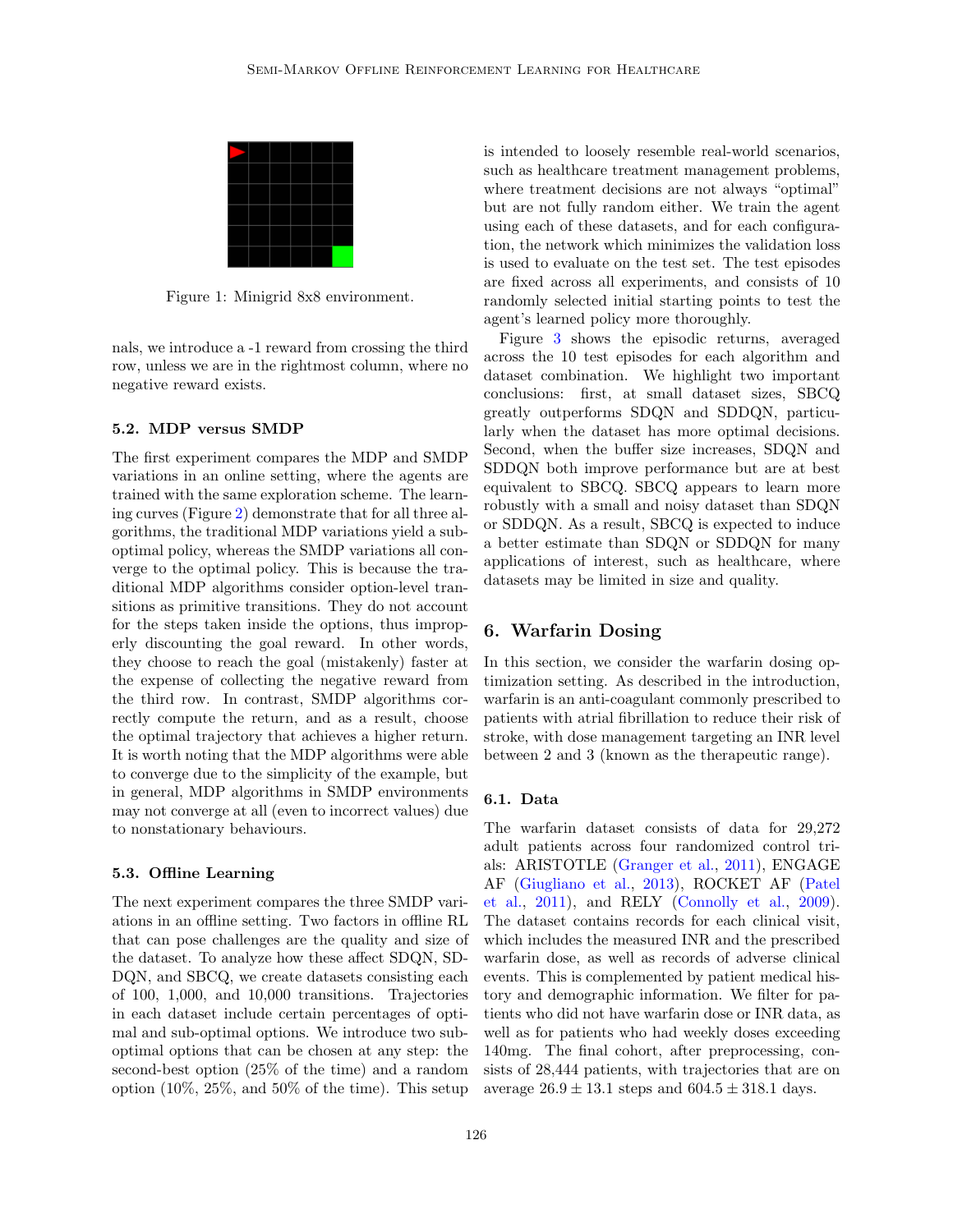

<span id="page-8-0"></span>Figure 2: Episodic returns across three random seeds for (S)DQN, and (S)DDQN, and (S)BCQ.



<span id="page-8-1"></span>Figure 3: Episodic returns averaged across test cases for each dataset configuration and each of SDQN, SDDQN, and SBCQ. The environment here is slightly different from Figure [2](#page-8-0) and explained in the Appendix.

The state space is comprised of the measured INR values, the prescribed warfarin dose, and the patient health indicators. The indicators are suggested by clinicians based on clinical expertise, and are sex, patient geography, medications at randomization (amiodarone, aspirin), and medical history (diabetes, myocardial infarction, hypertension, and smoking). There are seven options available to clinicians: decreasing or increasing the dose by increments of  $>20\%$ , 10-20%, or 0-10%, or maintaining the current dose. As discussed in Section [4.3,](#page-6-1) we use linear interpolation to estimate the INR for each intra transition and assign a reward of  $+1$  if the INR is within the therapeutic range of 2-3 and 0 otherwise. The  $\rho$  is the discounted return of these rewards over the intermediate time steps prior to the next observation.

To split the data, we randomly sample half of the ARISTOTLE data to create the test dataset. The validation dataset then randomly samples from the remaining ARISTOTLE and RELY data, and the rest of the data is used in training. An important metric in warfarin dosing is the time in therapeutic range (TTR). We estimate the TTR by aggregating the TTRs of the trajectories which have an agreement between the policy and clinician actions that exceed 85% of the training trajectories' agreements. The model with the highest estimated TTR on the validation dataset is chosen for evaluation on the test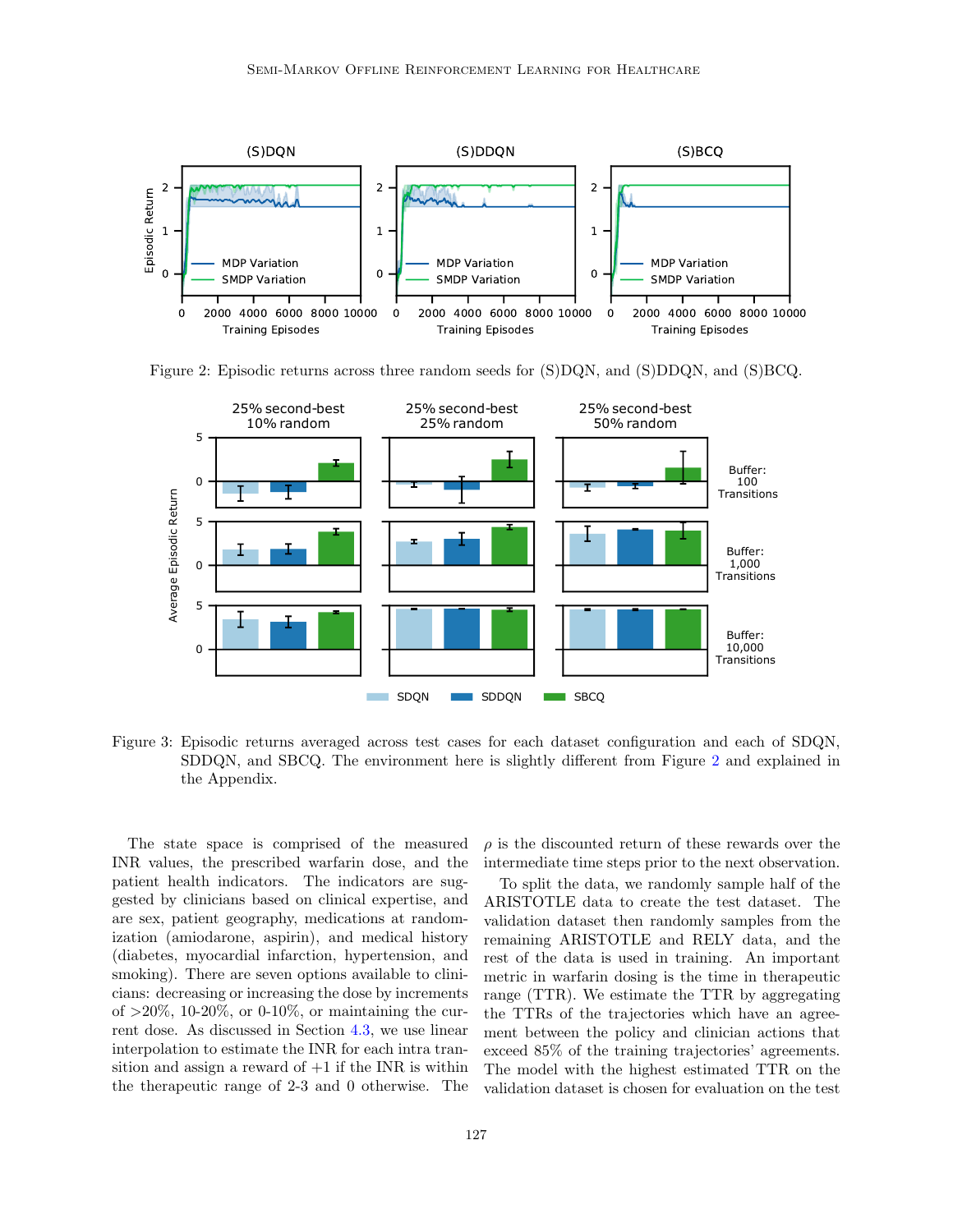dataset. Technical details of data preparation and splitting are presented in the Appendix.

#### <span id="page-9-0"></span>6.2. MDP versus SMDP

As discussed in the introduction, timing is not consistent in many practical situations, and modelling these as MDPs, with or without artificial reshaping of the data, may lead to unreliable results. The warfarin problem is a salient example. The duration between subsequent visits range from one day to three months (mean  $23 \pm 15$  days). Importantly, the time between earlier visits may be short (1-2 days), with many transitions and option decisions during this phase. Data aggregation of weekly data points, for example, would lose the information from these entries. Hence, data aggregation must be done at a more fine-grain level, which results in unclear dynamics and numerous fake points, especially in longer visit durations (even for a single patient). Another spurious solution is to introduce time into the state space. In principle, this should make the state informative and seemingly solve the issue. However, with limited data, adding time to the state simply makes the observation space far too sparse and not learnable. We found that in practice, adding time significantly increases the training loss with almost no convergence, as expected.

Here, we examine the effect of artificial data aggregation in the warfarin setting using time steps of one day. We use linear interpolation to define the state where data is not available. This is similar to the process for computing the discounted return of an option. However, a critical distinction is that the interpolated INR is used here in both the state and reward, as opposed to the return estimation process, which only uses the results to calculate the rewards. Figure [4](#page-9-1) illustrates how BCQ using this MDP formulation yields a policy that frequently chooses to maintain the current dose. This is due to the imbalanced option space with excessive repetition of the option "Maintain Dose" after data aggregation. The SBCQ algorithm, on the other hand, is able to learn a policy that is more nuanced and noticeably follows similar option directions as the clinician with slight preference towards increasing the dosage.

## 6.3. SDDQN versus SBCQ

We demonstrate that SBCQ is superior to SDDQN in the warfarin setting. In particular, we investigate the problem of over-estimation. We take the difference between the learned Q-values for both SDDQN and



<span id="page-9-1"></span>Figure 4: Options chosen by the interpolated MDP formulation of BCQ, SBCQ, and the clinicians for all test states, aggregated by option direction.



<span id="page-9-2"></span>Figure 5: Deviation of SDDQN and SBCQ from the true returns (as a multiple of the true returns), averaged over test patients at each step along their trajectories.

SBCQ against the true returns for each point along the patient's trajectory. We then normalize the difference by the true return and show the mean across all test patients for each trajectory step, illustrated in Figure [5.](#page-9-2) We limit the trajectory length to 65 steps, as more than 99.5% of the test patient trajectories satisfy this condition. Figure [5](#page-9-2) demonstrates that A) SBCQ incurs nearly an order of magnitude lower over-estimation, and B) the over-estimation is largely consistent along steps, hence it may be less destructive in terms of recovering the optimal policy. Remark that in an ideal case, where over-estimation is a fixed-value shift, the optimal policy becomes fully recoverable.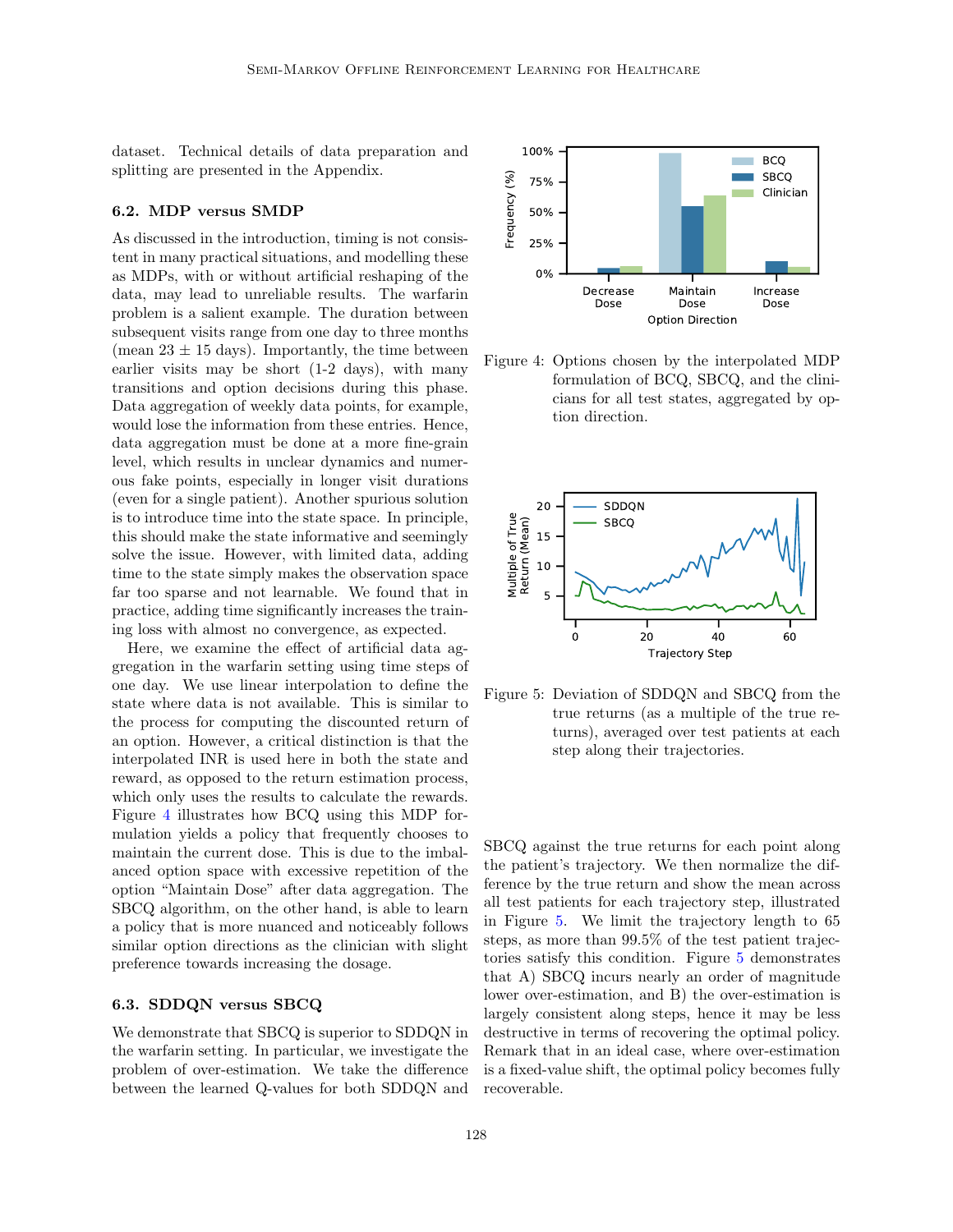## 7. Concluding Remarks

In this paper, we focused on offline RL settings with inconsistent timing, which conflate two orthogonal characteristics: being non-Markovian and being offline. We appealed to the Semi-Markov Decision Process (SMDP) theory and presented a formal methodology to modify any given value-based offline RL method to its SMDP variation. This way, we formally addressed the time-varying issue, while keeping the algorithmic machinery consistent with the contemporary offline RL literature. Consequently, with the advent of more preferable offline RL methods, we can readily translate them to their SMDP counterparts.

We further leveraged the design space that our methodology provides, and proposed three algorithms: SDQN, SDDQN, and SBCQ. To examine the resultant algorithms, we experimentally demonstrated that these algorithms converged to the optimal policy in a time-varying online environment, whereas their MDP counterparts converged to suboptimal policies. We then switched to offline settings and demonstrated that SBCQ was considerably more robust than SDQN or SDDQN, particularly when trained using smaller and/or noisier datasets, as is the case in many practical applications, such as healthcare. Finally, we presented a real-world scenario pertaining to warfarin dosing management. This problem remarkably manifests both the time-varying and offline properties. We demonstrated that the MDP framing of the problem was unable to learn a meaningful policy. Turning to the SMDP algorithms, we then showed that SBCQ was less susceptible to overestimation than SDDQN with a significant margin.

To conclude, both the formal results and our experimental investigations suggest that SMDP modelling is required in certain practical applications such as healthcare, resulting in robust and more reliable policies, especially when dealing with limited offline data.

# Institutional Review Board (IRB)

Approval from the Duke University Institutional Review Board as well as institutional review boards at collaborating centers (where required) was obtained prior to receipt of any outside data. Inclusion of this element of PHI in the combined COMBINE AF is registered with PROSPERO (CRD42020178771).

## Acknowledgments

We are indebted to our colleagues, who provided thoughtful insights and feedback, with special thanks to Taylor W. Killian for his advice during the project scoping process. We would also like to express our gratitude to the COMBINE AF investigators for providing the data and assisting us through any data questions. We also kindly thank the anonymous reviewers for their suggested improvements.

This research was supported in part by Microsoft Research, a CIFAR Azrieli Global Scholar Chair, a Canada Research Council Chair, and an NSERC Discovery Grant.

### References

- <span id="page-10-3"></span>Odd O. Aalen, Ørnulf Borgan, and Håkon K. Gjessing. Survival and Event History Analysis. Springer New York, 2008. doi: 10.1007/ 978-0-387-68560-1. URL [https://doi.org/10.](https://doi.org/10.1007/978-0-387-68560-1) [1007/978-0-387-68560-1](https://doi.org/10.1007/978-0-387-68560-1).
- <span id="page-10-5"></span>Rishabh Agarwal, Dale Schuurmans, and Mohammad Norouzi. An optimistic perspective on offline reinforcement learning. In International Conference on Machine Learning, pages 104–114. PMLR, 2020.
- <span id="page-10-4"></span>Colin Bellinger, Rory Coles, Mark Crowley, and Isaac Tamblyn. Reinforcement learning in a physicsinspired semi-markov environment. April 2020.
- <span id="page-10-1"></span>Dimitri P. Bertsekas and John N. Tsitsiklis. Neuro-Dynamic Programming. Athena Scientific, 1st edition, 1996. ISBN 1886529108.
- <span id="page-10-2"></span>Steven J. Bradtke and Michael O. Duff. Reinforcement learning methods for continuous-time markov decision problems. In Proceedings of the 7th International Conference on Neural Information Processing Systems, NIPS'94, page 393–400, Cambridge, MA, USA, 1994. MIT Press.
- <span id="page-10-0"></span>Anthony P Carnicelli, Hwanhee Hong, Robert P Giugliano, Stuart J Connolly, John Eikelboom, Manesh R Patel, Lars Wallentin, David A Morrow, Daniel Wojdyla, Kaiyuan Hua, Stefan H Hohnloser, Jonas Oldgren, Christian T Ruff, Jonathan P Piccini, Renato D Lopes, John H Alexander, and Christopher B Granger. Individual patient data from the pivotal randomized controlled trials of non-vitamin k antagonist oral anticoagulants in patients with atrial fibrillation (COMBINE AF):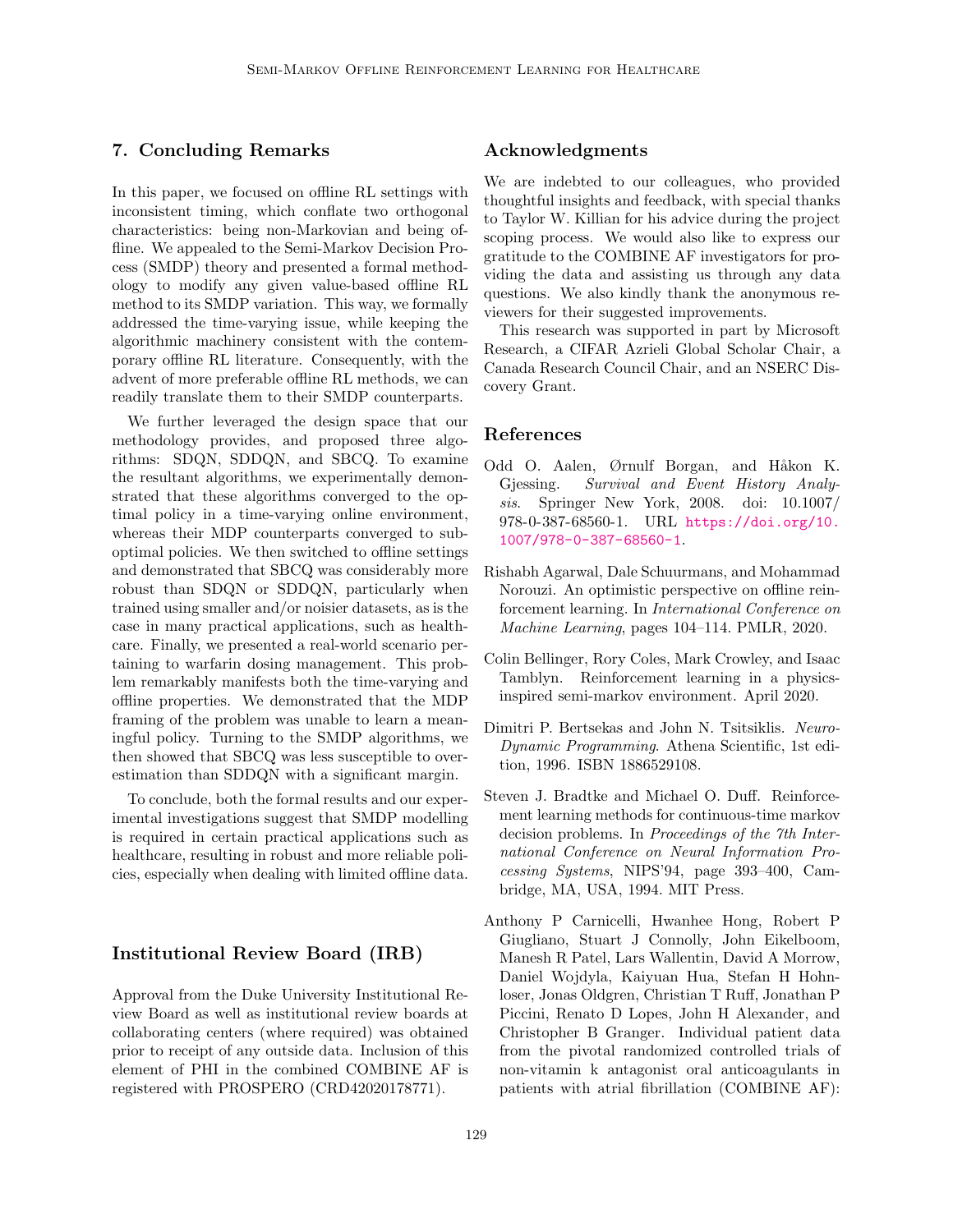Design and rationale. American Heart Journal, 233:48–58, March 2021. doi: 10.1016/j.ahj.2020. 12.002. URL [https://doi.org/10.1016/j.ahj.](https://doi.org/10.1016/j.ahj.2020.12.002) [2020.12.002](https://doi.org/10.1016/j.ahj.2020.12.002).

- <span id="page-11-10"></span>Maxime Chevalier-Boisvert, Lucas Willems, and Suman Pal. Minimalistic gridworld environment for openai gym. [https://github.com/maximecb/](https://github.com/maximecb/gym-minigrid) [gym-minigrid](https://github.com/maximecb/gym-minigrid), 2018.
- <span id="page-11-3"></span>Lonnie Chrisman. Reasoning about probabilistic actions at multiple levels of granularity. 1994.
- <span id="page-11-13"></span>Stuart J. Connolly, Michael D. Ezekowitz, Salim Yusuf, John Eikelboom, Jonas Oldgren, Amit Parekh, Janice Pogue, Paul A. Reilly, Ellison Themeles, Jeanne Varrone, Susan Wang, Marco Alings, Denis Xavier, Jun Zhu, Rafael Diaz, Basil S. Lewis, Harald Darius, Hans-Christoph Diener, Campbell D. Joyner, and Lars Wallentin. Dabigatran versus warfarin in patients with atrial fibrillation. 361(12):1139–1151, September 2009. doi: 10.1056/nejmoa0905561. URL [https://doi.](https://doi.org/10.1056/nejmoa0905561) [org/10.1056/nejmoa0905561](https://doi.org/10.1056/nejmoa0905561).
- <span id="page-11-8"></span>Mehdi Fatemi, Shikhar Sharma, Harm Van Seijen, and Samira Ebrahimi Kahou. Dead-ends and secure exploration in reinforcement learning. In Kamalika Chaudhuri and Ruslan Salakhutdinov, editors, Proceedings of the 36th International Conference on Machine Learning, volume 97 of Proceedings of Machine Learning Research, pages 1873– 1881, Long Beach, California, USA, 2019. PMLR.
- <span id="page-11-4"></span>Mehdi Fatemi, Taylor W. Killian, Jayakumar Subramanian, and Marzyeh Ghassemi. Medical deadends and learning to identify high-risk states and treatments, 2021.
- <span id="page-11-7"></span>Vincent François-Lavet, Guillaume Rabusseau, Joelle Pineau, Damien Ernst, and Raphael Fonteneau. On overfitting and asymptotic bias in batch reinforcement learning with partial observability. Journal of Artificial Intelligence Research, 65:1–30, 2019.
- <span id="page-11-9"></span>Scott Fujimoto, Edoardo Conti, Mohammad Ghavamzadeh, and Joelle Pineau. Benchmarking batch deep reinforcement learning algorithms, 2019a.
- <span id="page-11-5"></span>Scott Fujimoto, David Meger, and Doina Precup. Off-policy deep reinforcement learning without exploration. In Kamalika Chaudhuri and Ruslan

Salakhutdinov, editors, Proceedings of the 36th International Conference on Machine Learning, volume 97 of Proceedings of Machine Learning Research, pages 2052–2062. PMLR, 09–15 Jun 2019b.

- <span id="page-11-6"></span>Joseph Futoma, Sanjay Hariharan, Katherine Heller, Mark Sendak, Nathan Brajer, Meredith Clement, Armando Bedoya, and Cara O'Brien. An improved multi-output gaussian process rnn with real-time validation for early sepsis detection. In Machine Learning for Healthcare Conference, pages 243– 254, 2017.
- <span id="page-11-0"></span>Marzyeh Ghassemi, Tristan Naumann, Finale Doshi-Velez, Nicole Brimmer, Rohit Joshi, Anna Rumshisky, and Peter Szolovits. Unfolding physiological state: Mortality modelling in intensive care units. In Proceedings of the 20th ACM SIGKDD international conference on Knowledge discovery and data mining, pages 75–84. ACM, 2014.
- <span id="page-11-1"></span>Marzyeh Ghassemi, Marco AF Pimentel, Tristan Naumann, Thomas Brennan, David A Clifton, Peter Szolovits, and Mengling Feng. A multivariate timeseries modeling approach to severity of illness assessment and forecasting in icu with sparse, heterogeneous clinical data. In Proc. Twenty-Ninth AAAI Conf. on Artificial Intelligence, 2015.
- <span id="page-11-2"></span>Marzyeh Ghassemi, Mike Wu, Michael Hughes, and Finale Doshi-Velez. Predicting intervention onset in the icu with switching state space models. In Proceedings of the AMIA Summit on Clinical Research Informatics (CRI), volume 2017. American Medical Informatics Association, 2017.
- <span id="page-11-12"></span>Robert P. Giugliano, Christian T. Ruff, Eugene Braunwald, Sabina A. Murphy, Stephen D. Wiviott, Jonathan L. Halperin, Albert L. Waldo, Michael D. Ezekowitz, Jeffrey I. Weitz, Jindřich Špinar, Witold Ruzyllo, Mikhail Ruda, Yukihiro Koretsune, Joshua Betcher, Minggao Shi, Laura T. Grip, Shirali P. Patel, Indravadan Patel, James J. Hanyok, Michele Mercuri, and Elliott M. Antman. Edoxaban versus warfarin in patients with atrial fibrillation. 369(22):2093–2104, November 2013. doi: 10.1056/nejmoa1310907. URL [https://doi.](https://doi.org/10.1056/nejmoa1310907) [org/10.1056/nejmoa1310907](https://doi.org/10.1056/nejmoa1310907).
- <span id="page-11-11"></span>Christopher B. Granger, John H. Alexander, John J.V. McMurray, Renato D. Lopes, Elaine M. Hylek, Michael Hanna, Hussein R. Al-Khalidi, Jack Ansell, Dan Atar, Alvaro Avezum, M. Cecilia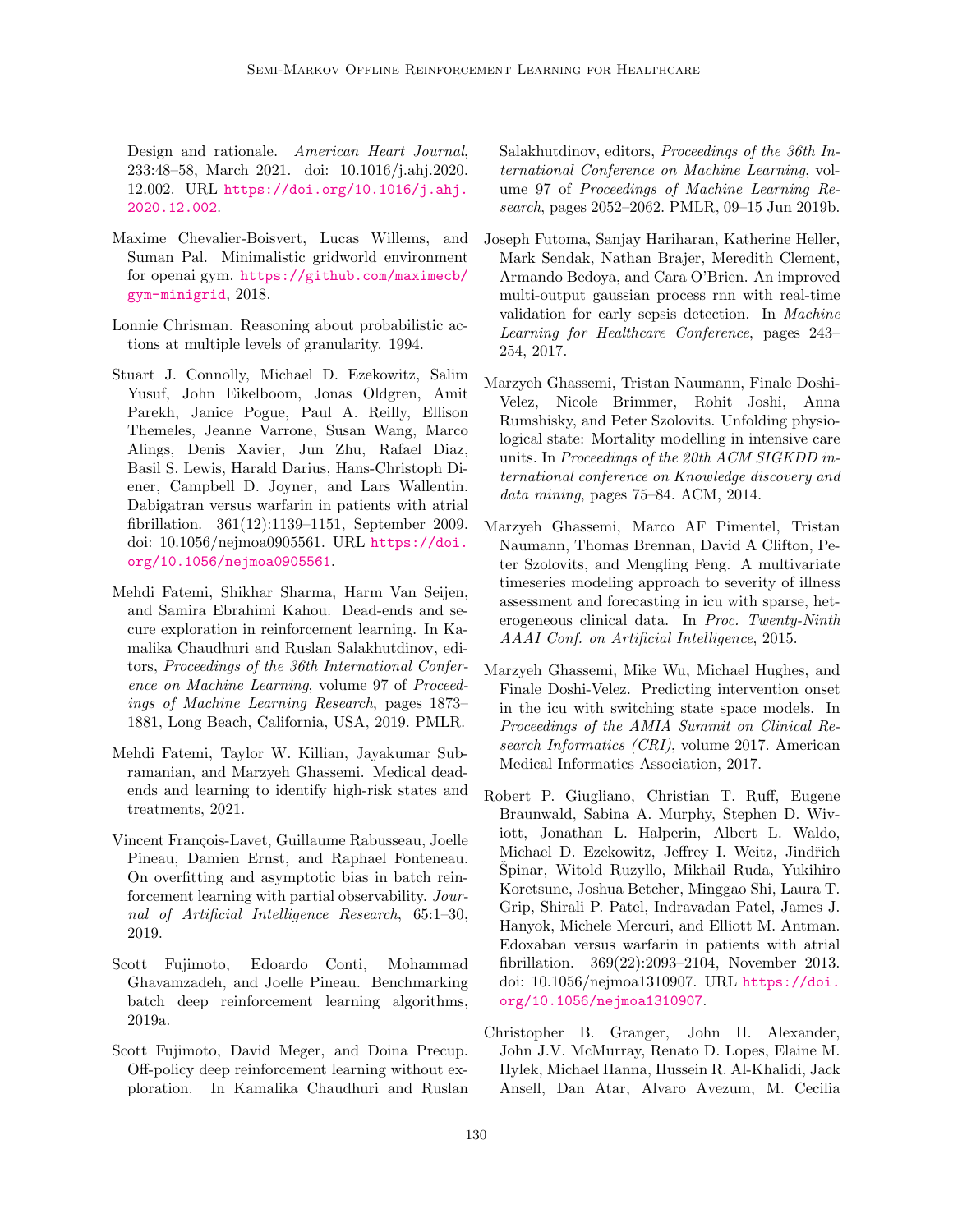Bahit, Rafael Diaz, J. Donald Easton, Justin A. Ezekowitz, Greg Flaker, David Garcia, Margarida Geraldes, Bernard J. Gersh, Sergey Golitsyn, Shinya Goto, Antonio G. Hermosillo, Stefan H. Hohnloser, John Horowitz, Puneet Mohan, Petr Jansky, Basil S. Lewis, Jose Luis Lopez-Sendon, Prem Pais, Alexander Parkhomenko, Freek W.A. Verheugt, Jun Zhu, and Lars Wallentin. Apixaban versus warfarin in patients with atrial fibrillation. New England Journal of Medicine, 365(11):981–992, 2011. doi: 10. 1056/NEJMoa1107039. URL [https://doi.org/](https://doi.org/10.1056/NEJMoa1107039) [10.1056/NEJMoa1107039](https://doi.org/10.1056/NEJMoa1107039). PMID: 21870978.

- <span id="page-12-11"></span>Hado van Hasselt, Arthur Guez, and David Silver. Deep reinforcement learning with double qlearning. In Proceedings of the Thirtieth AAAI Conference on Artificial Intelligence, AAAI'16, page 2094–2100. AAAI Press, 2016.
- <span id="page-12-3"></span>Katharine E Henry, David N Hager, Peter J Pronovost, and Suchi Saria. A targeted real-time early warning score (trewscore) for septic shock. Science translational medicine, 7(299):299ra122– 299ra122, 2015.
- <span id="page-12-7"></span>Natasha Jaques, Asma Ghandeharioun, Judy Hanwen Shen, Craig Ferguson, Agata Lapedriza, Noah Jones, Shixiang Gu, and Rosalind Picard. Way off-policy batch deep reinforcement learning of implicit human preferences in dialog. arXiv preprint arXiv:1907.00456, 2019.
- <span id="page-12-12"></span>Diederik P Kingma and Max Welling. Auto-encoding variational bayes, 2013.
- <span id="page-12-4"></span>Matthieu Komorowski, Leo A Celi, Omar Badawi, Anthony C Gordon, and A Aldo Faisal. The artificial intelligence clinician learns optimal treatment strategies for sepsis in intensive care. Nature medicine, 24(11):1716–1720, 2018.
- <span id="page-12-8"></span>Harold Kushner and George Yin. Stochastic Approximation and Recursive Algorithms and Applications. Springer-Verlag, 2003. doi: 10.1007/b97441.
- <span id="page-12-2"></span>Sascha Lange, Thomas Gabel, and Martin Riedmiller. Batch reinforcement learning. In Reinforcement learning, pages 45–73. Springer, 2012.
- <span id="page-12-9"></span>Sergey Levine, Aviral Kumar, George Tucker, and Justin Fu. Offline reinforcement learning: Tutorial, review, and perspectives on open problems. May 2020.
- <span id="page-12-6"></span>Luchen Li, Matthieu Komorowski, and Aldo A Faisal. Optimizing sequential medical treatments with auto-encoding heuristic search in POMDPs. arXiv preprint arXiv:1905.07465, 2019.
- <span id="page-12-10"></span>Volodymyr Mnih, Koray Kavukcuoglu, David Silver, Andrei A. Rusu, Joel Veness, Marc G. Bellemare, Alex Graves, Martin Riedmiller, Andreas K. Fidjeland, Georg Ostrovski, Stig Petersen, Charles Beattie, Amir Sadik, Ioannis Antonoglou, Helen King, Dharshan Kumaran, Daan Wierstra, Shane Legg, and Demis Hassabis. Human-level control through deep reinforcement learning. Nature, 518 (7540):529–533, 2015.
- <span id="page-12-14"></span>Robby Nieuwlaat, Lowiek M. Hubers, Alex C. Spyropoulos, John W Eikelboom, Benjamin J Connolly, Harriette G. C. Van Spall, Karleen M Schulze, Spencer M Cuddy, Alexander C. Stehouwer, Sam Schulman, and Stuart J. Connolly. Randomised comparison of a simple warfarin dosing algorithm versus a computerised anticoagulation management system for control of warfarin maintenance therapy. Thrombosis and haemostasis, 108 6:1228–35, 2012.
- <span id="page-12-1"></span>Ronald Edward Parr. Hierarchical Control and Learning for Markov Decision Processes. PhD thesis, University of California, Berkeley, 1998.
- <span id="page-12-13"></span>Manesh R. Patel, Kenneth W. Mahaffey, Jyotsna Garg, Guohua Pan, Daniel E. Singer, Werner Hacke, Günter Breithardt, Jonathan L. Halperin, Graeme J. Hankey, Jonathan P. Piccini, Richard C. Becker, Christopher C. Nessel, John F. Paolini, Scott D. Berkowitz, Keith A.A. Fox, and Robert M. Califf and. Rivaroxaban versus warfarin in nonvalvular atrial fibrillation. 365(10):883–891, September 2011. doi: 10.1056/nejmoa1009638. URL [https://doi.org/](https://doi.org/10.1056/nejmoa1009638) [10.1056/nejmoa1009638](https://doi.org/10.1056/nejmoa1009638).
- <span id="page-12-5"></span>Xuefeng Peng, Yi Ding, David Wihl, Omer Gottesman, Matthieu Komorowski, Li-wei H Lehman, Andrew Ross, Aldo Faisal, and Finale Doshi-Velez. Improving sepsis treatment strategies by combining deep and kernel-based reinforcement learning. In AMIA Annual Symposium Proceedings, volume 2018, page 887. American Medical Informatics Association, 2018.
- <span id="page-12-0"></span>Munir Pirmohamed. Warfarin: The end of the end of one size fits all therapy. In Journal of Personalized Medicine, volume 8, 28 June 2018.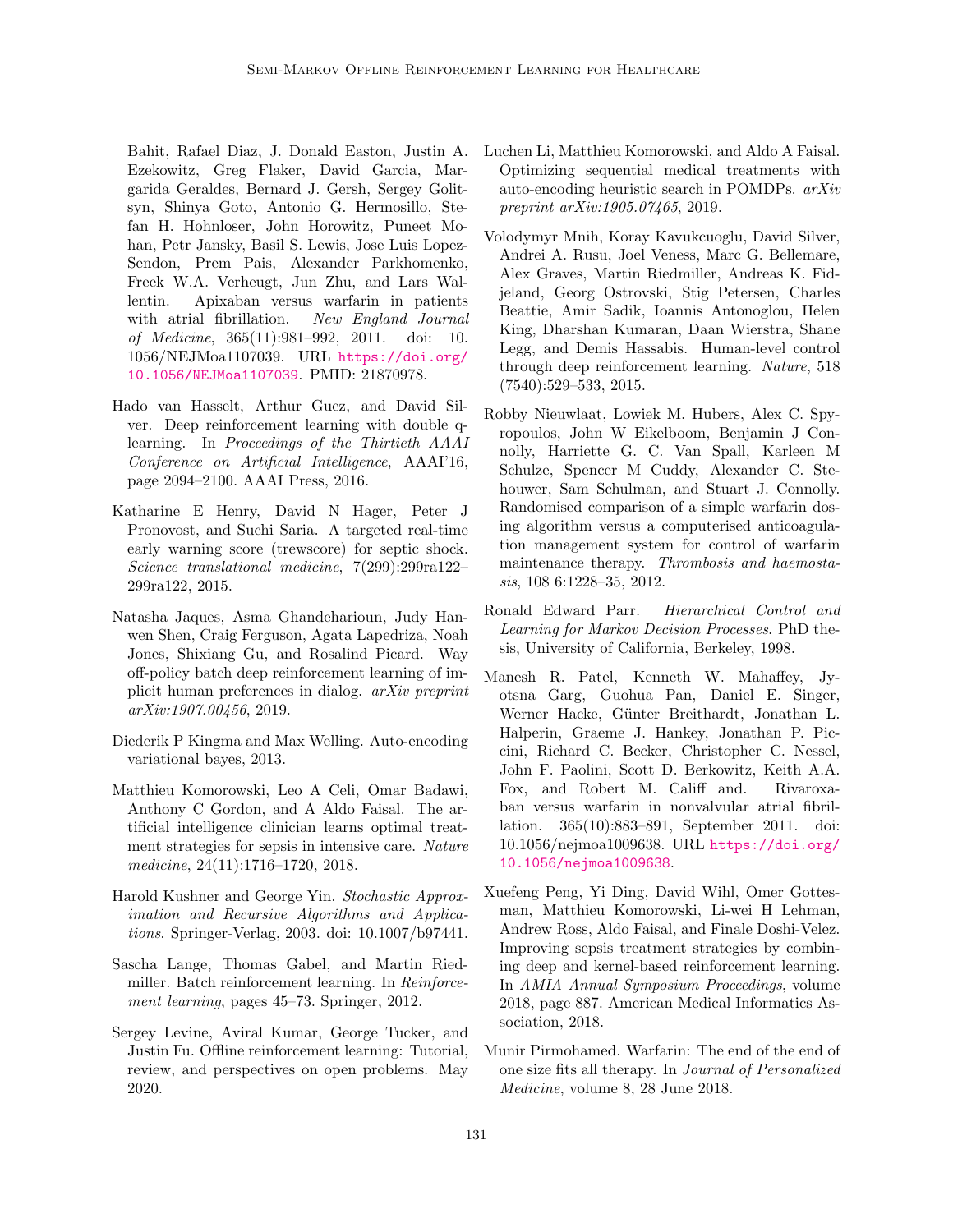- <span id="page-13-8"></span>Doina Precup and Richard S. Sutton. Multi-time models for reinforcement learning. In Proceedings of the ICML'97 Workshop on Modeling in Reinforcement Learning, 1997.
- <span id="page-13-7"></span>Doina Precup, Richard S. Sutton, and Satinder Singh. Planning with closed-loop macro actions. In In Working notes of the 1997 AAAI Fall Symposium on Model-directed Autonomous Systems, pages 70–76. MIT Press, 1997.
- <span id="page-13-9"></span>Doina Precup, Richard S. Sutton, and Satinder Singh. Theoretical results on reinforcement learning with temporally abstract options. In Claire Nédellec and Céline Rouveirol, editors, Machine Learning: ECML-98, pages 382–393, Berlin, Heidelberg, 1998. Springer Berlin Heidelberg.
- <span id="page-13-0"></span>Martin Puterman. Markov Decision Processes: Discrete Stochastic Dynamic Programming. John Wiley & Sons, Inc., 1994. ISBN 9780471619772.
- <span id="page-13-2"></span>Aniruddh Raghu, Matthieu Komorowski, Leo Anthony Celi, Peter Szolovits, and Marzyeh Ghassemi. Continuous state-space models for optimal sepsis treatment-a deep reinforcement learning approach. JMLR (Journal of Machine Learning Research): MLHC Conference Proceedings, 2017.
- <span id="page-13-13"></span>Ramesh Rebba, Sankaran Mahadevan, and Shuping Huang. Validation and error estimation of computational models. Reliability Engineering Eamp: System Safety, 91(10-11):1390–1397, 2006.
- <span id="page-13-4"></span>Mark Ring. Incremental development of complex behaviors through automatic construction of sensory-motor hierarchies. In Lawrence A. Birnbaum and Gregg C. Collins, editors, Machine Learning Proceedings 1991, pages 343–347. Morgan Kaufmann, San Francisco (CA), 1991. ISBN 978-1-55860-200-7. doi: https://doi.org/10.1016/ B978-1-55860-200-7.50071-4.
- <span id="page-13-15"></span>Frits Richard Rosendaal, Suzanne C. Cannegieter, Felix J. M. van der Meer, and Ernest Briët. A method to determine the optimal intensity of oral anticoagulant therapy. Thrombosis and haemostasis, 69 3:236–9, 1993.
- <span id="page-13-10"></span>Suchi Saria. Individualized sepsis treatment using reinforcement learning. Nature medicine, 24(11): 1641–1642, 2018.
- <span id="page-13-5"></span>Jürgen Schmidhuber. Neural sequence chunkers. Technical report, Technische Universitat Munchen, 1991.
- <span id="page-13-11"></span>Sebastian Schmoll and Matthias Schubert. Semimarkov reinforcement learning for stochastic resource collection. In Christian Bessiere, editor, Proceedings of the Twenty-Ninth International Joint Conference on Artificial Intelligence, IJCAI-20, pages 3349–3355. International Joint Conferences on Artificial Intelligence Organization, 7 2020. doi: 10.24963/ijcai.2020/463. URL [https://](https://doi.org/10.24963/ijcai.2020/463) [doi.org/10.24963/ijcai.2020/463](https://doi.org/10.24963/ijcai.2020/463). Main track.
- <span id="page-13-6"></span>Satinder Pal Singh. Transfer of learning by composing solutions of elemental sequential tasks. Mach. Learn., 8(3):323–339, May 1992.
- <span id="page-13-12"></span>Samarth Sinha and Animesh Garg. S4rl: Surprisingly simple self-supervision for offline reinforcement learning. arXiv preprint arXiv:2103.06326, 2021.
- <span id="page-13-14"></span>Kihyuk Sohn, Honglak Lee, and Xinchen Yan. Learning structured output representation using deep conditional generative models. In C. Cortes, N. Lawrence, D. Lee, M. Sugiyama, and R. Garnett, editors, Advances in Neural Information Processing Systems, volume 28. Curran Associates, Inc., 2015. URL [https:](https://proceedings.neurips.cc/paper/2015/file/8d55a249e6baa5c06772297520da2051-Paper.pdf) [//proceedings.neurips.cc/paper/2015/file/](https://proceedings.neurips.cc/paper/2015/file/8d55a249e6baa5c06772297520da2051-Paper.pdf) [8d55a249e6baa5c06772297520da2051-Paper.](https://proceedings.neurips.cc/paper/2015/file/8d55a249e6baa5c06772297520da2051-Paper.pdf) [pdf](https://proceedings.neurips.cc/paper/2015/file/8d55a249e6baa5c06772297520da2051-Paper.pdf).
- <span id="page-13-16"></span>Harriette G.c. Van Spall, Lars Wallentin, Salim Yusuf, John W. Eikelboom, Robby Nieuwlaat, Sean Yang, Conrad Kabali, Paul A. Reilly, Michael D. Ezekowitz, Stuart J. Connolly, and et al. Variation in warfarin dose adjustment practice is responsible for differences in the quality of anticoagulation control between centers and countries. Circulation, 126(19):2309–2316, 2012. doi: 10.1161/circulationaha.112.101808.
- <span id="page-13-1"></span>Harini Suresh, Nathan Hunt, Alistair Johnson, Leo Anthony Celi, Peter Szolovits, and Marzyeh Ghassemi. Clinical intervention prediction and understanding using deep networks. JMLR (Journal of Machine Learning Research): MLHC Conference Proceedings, 2017.
- <span id="page-13-3"></span>R. S. Sutton and A. G. Barto. Reinforcement Learning: An Introduction. MIT Press, 2nd edition, 2018. ISBN 9780262039246.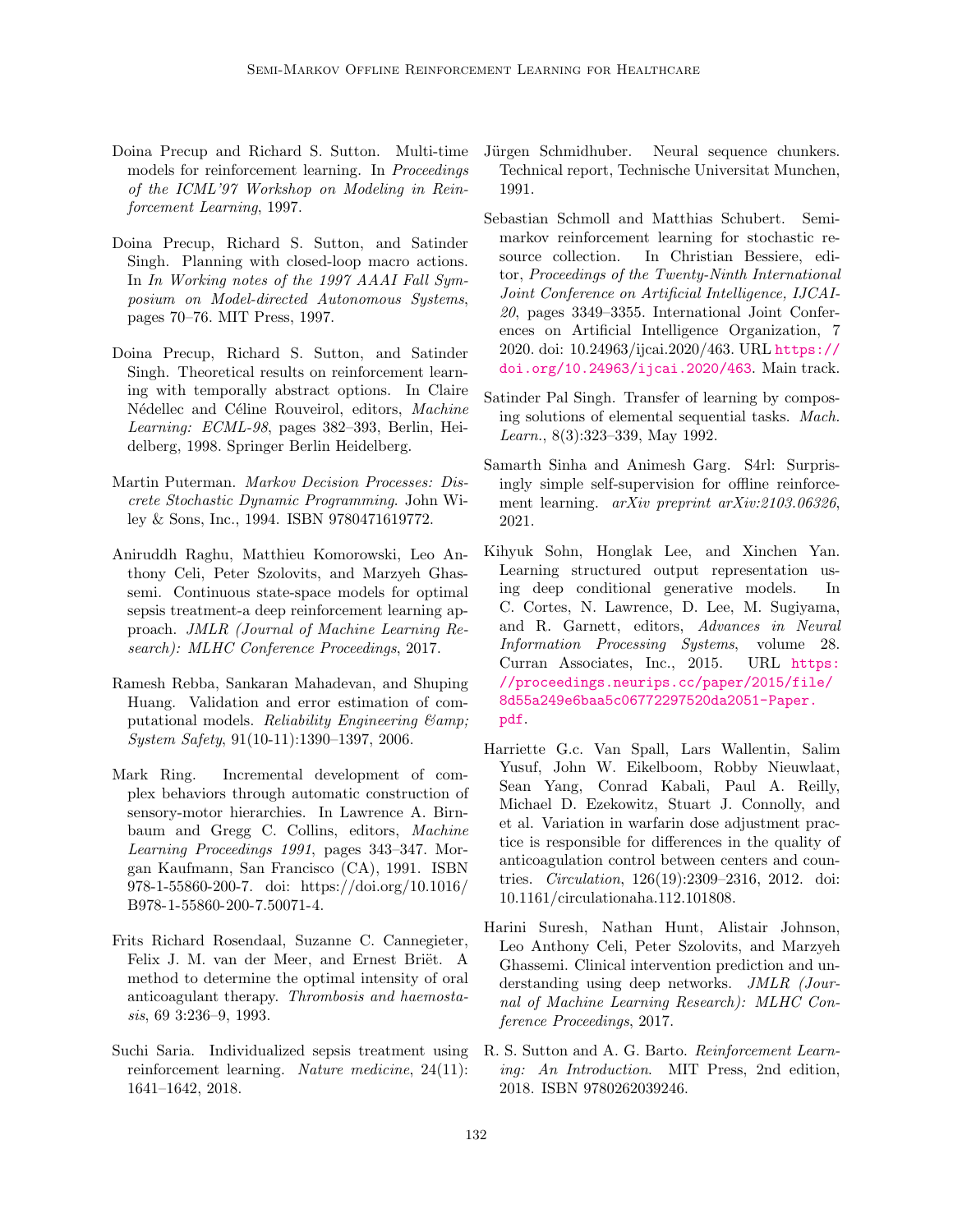- <span id="page-14-4"></span>Richard S. Sutton. TD models: Modeling the world at a mixture of time scales. In Armand Prieditis and Stuart Russell, editors, Machine Learning Proceedings 1995, pages 531–539. Morgan Kaufmann, San Francisco (CA), 1995. ISBN 978-1-55860-377-6. doi: https://doi.org/10.1016/ B978-1-55860-377-6.50072-4.
- <span id="page-14-2"></span>Richard S. Sutton, Doina Precup, and Satinder Singh. Between mdps and semi-mdps: A framework for temporal abstraction in reinforcement learning. Artificial Intelligence, 112(1):181–211, 1999. ISSN 0004-3702.
- <span id="page-14-8"></span>Shengpu Tang, Aditya Modi, Michael Sjoding, and Jenna Wiens. Clinician-in-the-Loop decision making: Reinforcement learning with Near-Optimal Set-Valued policies. 119:9387–9396, 2020a.
- <span id="page-14-7"></span>Shengpu Tang, Aditya Modi, Michael Sjoding, and Jenna Wiens. Clinician-in-the-loop decision making: Reinforcement learning with near-optimal set-valued policies. In International Conference on Machine Learning, pages 9387–9396. PMLR, 2020b.
- <span id="page-14-9"></span>C. J. C. H. Watkins. Learning from Delayed Rewards. PhD thesis, King's College, 1989.
- <span id="page-14-10"></span>Christopher J C H Watkins and Peter Dayan. Qlearning. Mach. Learn., 8(3):279–292, May 1992.
- <span id="page-14-1"></span>World Health Organization (WHO). World Health Statistics 2021: monitoring health for the SDGs, sustainable development goals. Licence: CC BY-NC-SA 3.0 IGO., 2021.
- <span id="page-14-3"></span>Lambert E. Wixson. Scaling reinforcement learning techniques via modularity. In Lawrence A. Birnbaum and Gregg C. Collins, editors, Machine Learning Proceedings 1991, pages 368–372. Morgan Kaufmann, San Francisco (CA), 1991. ISBN 978-1-55860-200-7. doi: https://doi.org/10.1016/ B978-1-55860-200-7.50076-3.
- <span id="page-14-0"></span>Mike Wu, Marzyeh Ghassemi, Mengling Feng, Leo A Celi, Peter Szolovits, and Finale Doshi-Velez. Understanding vasopressor intervention and weaning: Risk prediction in a public heterogeneous clinical time series database. Journal of the American Medical Informatics Association, page ocw138, 2016.
- <span id="page-14-6"></span>Chao Yu, Jiming Liu, and Shamim Nemati. Reinforcement learning in healthcare: a survey. arXiv preprint arXiv:1908.08796, 2019.

<span id="page-14-5"></span>Ali Zarezade, Abir De, Utkarsh Upadhyay, Hamid R. Rabiee, and Manuel Gomez-Rodriguez. Steering social activity: A stochastic optimal control point of view. J. Mach. Learn. Res., 18(1):7512–7546, jan 2017. ISSN 1532-4435.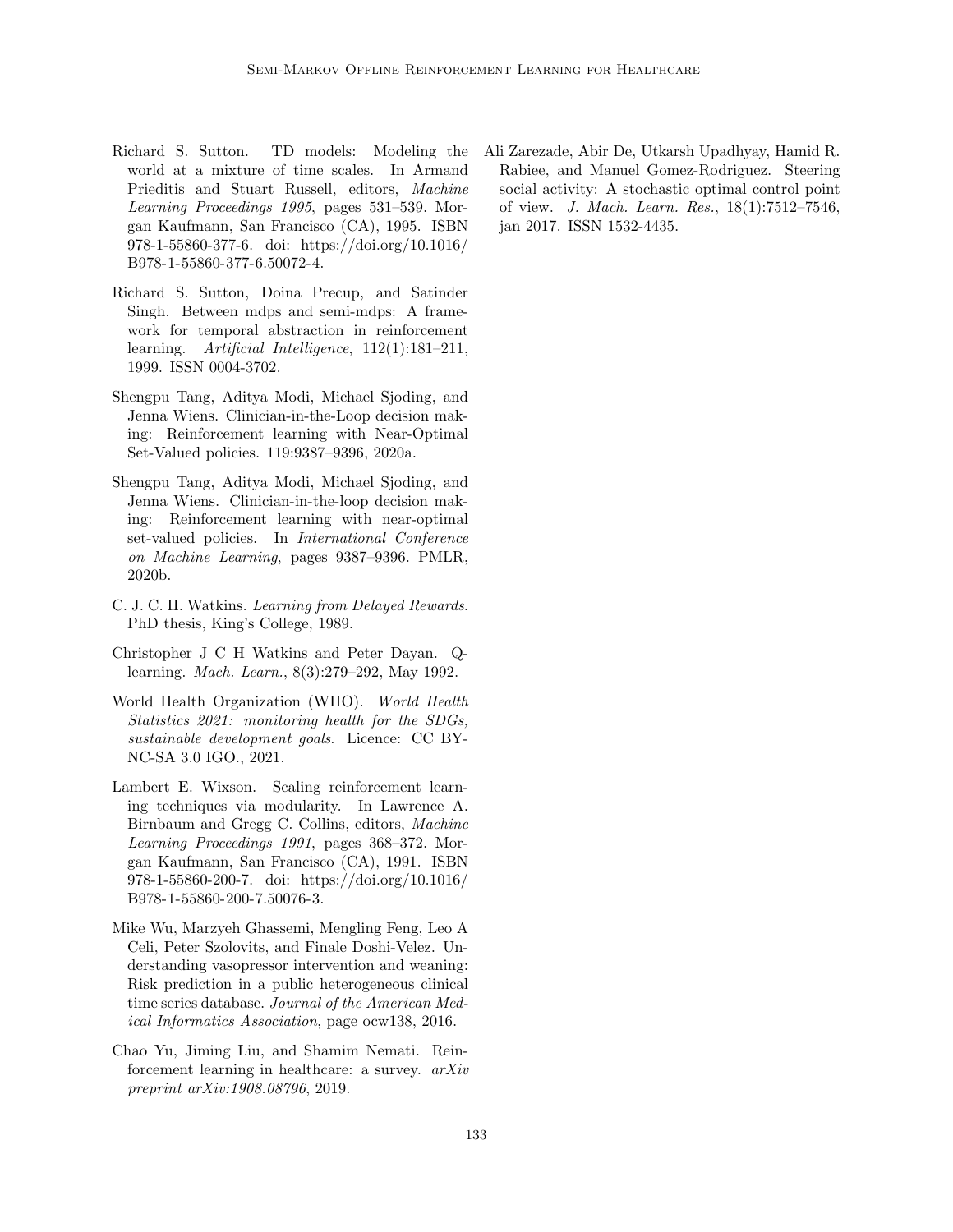## Appendix A. Illustrative Example

This section will document additional details of the illustrative example. We use the Gym Minigrid environment [\(Chevalier-Boisvert et al.,](#page-11-10) [2018\)](#page-11-10) with an 8x8 grid, depicted in Figure [6.](#page-15-0) We use additional wrappers to modify the state space, observations, and reward structure. Most notably, we introduce options as discussed in the main body of the paper. We will release the code after the review process is concluded.

#### A.1. Model Architecture

We use the same fully-connected network architecture for all three algorithms: Semi Deep Q-Netowrk (SDDQN), Semi Double DQN (SDDQN), and Semi Batch-Constrained Learning (SBCQ). The state space, after converting to the flat array, has a dimension size of 108. The fully-connected network has two hidden layers, with 128 nodes and 64 nodes, followed by a linear layer which outputs the Q value of each action/option. The ReLU activation function is applied to the two hidden layers. The networks are trained using a learning rate of 0.0005 and minibatch size of 32. For the SBCQ algorithm, we use a BCQ threshold of 0.3 for all of the experiments. Other global hyper parameters can be found in the config.yaml file at the root directory of the code.

#### A.2. Online Experiment Details

There are two reward signals in the environment:  $+10$ when the agent reaches the goal state, and -1 when the agent crosses the third row (unless the agent is in the rightmost column). There are three possible options to take: turn left, turn right, or move forward. Each option consists of the respective primitive action, followed by a sequence of forward steps. The step size varies by location – when the agent is on the top row, the step size is 1. When the agent is in



the leftmost column facing downwards, the step size is 4. Elsewhere, the step size is 2. The discount factor in the online setting is 0.9.

To ensure adequate exploration during training, we begin with an epsilon of 1.0 (full exploration) for 5,000 training steps, and we anneal the epsilon to 0.1 over 10,000 additional steps. After every 20 training episodes, the current policy is evaluated in the environment by running one episode with the agent starting at the default initial position (upper left corner). When the final policy is animated, we observe that the MDP-based algorithms choose the path that incurs the negative reward, whereas the SMDP-based algorithms avoid the negative reward by taking smaller steps towards the goal.

#### A.3. Offline Experiment Details

The results in the offline experiment are run on a slightly modified environment. The first difference is that the agent incurs a reward of -3 instead of -1 for crossing the third row. The second difference is that there are only two step sizes: a step size of 4 when the agent is in the leftmost column facing downwards, and a step size of 2 elsewhere. The third difference is that the discount factor used in the offline setting is 0.95 instead of 0.9.

To have a fully offline learning scenario, the validation dataset is offline as well. There are a few ways to select the validation data; e.g., using the same composition as the training data, or using the same validation dataset across all experiments. Regardless of the selected approach, the validation dataset is composed of 250 transitions and is used to evaluate the network under training in order to choose the best training epoch. The best network with the lowest validation loss is then selected to evaluate on the test data. In the results presented in the main text, the models were selected using the second validation approach. Figures [7](#page-16-0) and [8](#page-16-1) show the results using the two validation approaches. The results presented in the figures are aggregated across nine random seeds. In the final version, we will update the main text to reflect the results across more random seeds.

<span id="page-15-0"></span>Figure 6: Minigrid 8x8 environment.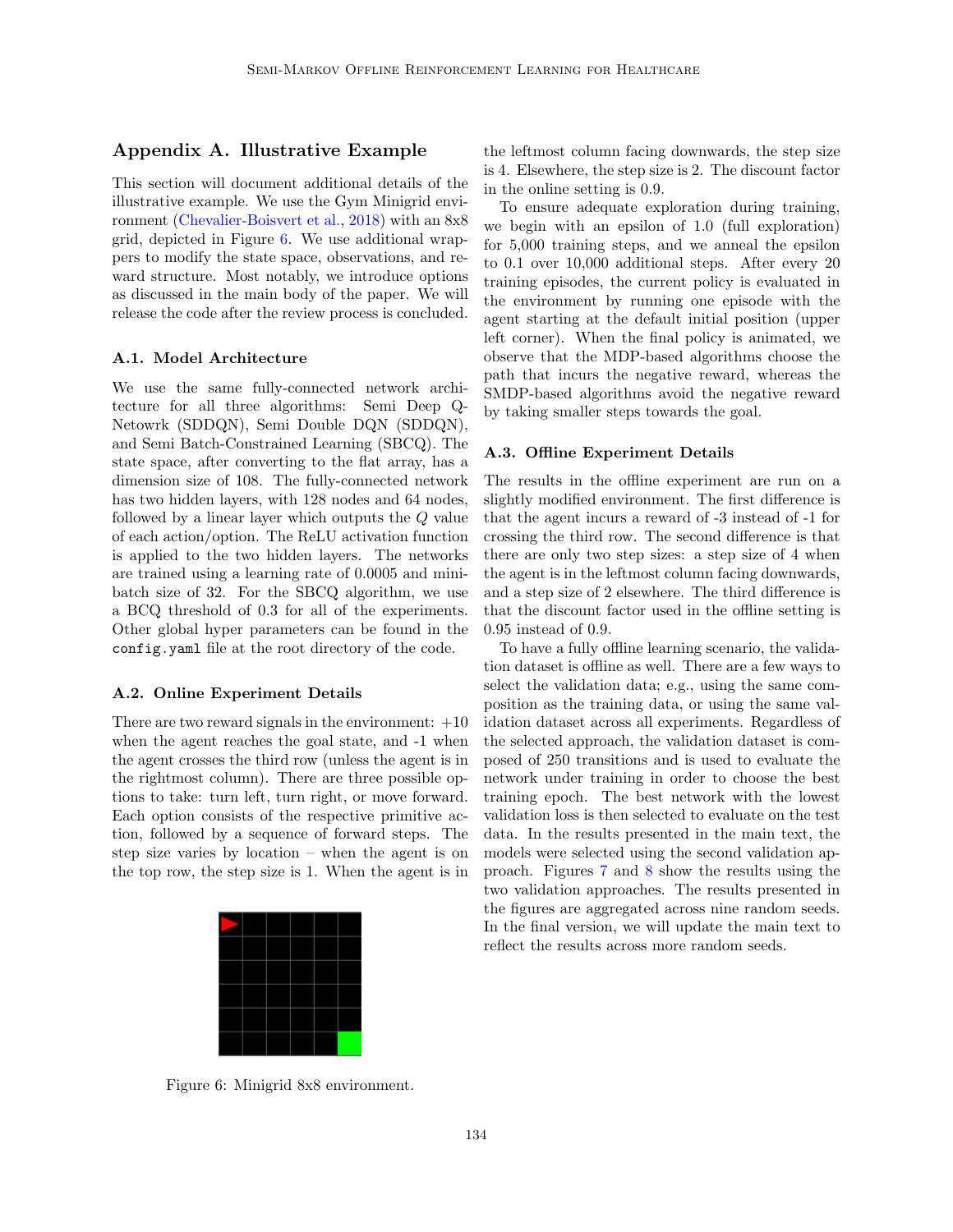

<span id="page-16-0"></span>Figure 7: Episodic returns averaged across all test cases for each dataset configuration and each of SDQN, SDDQN, and SBCQ. Model selection was done using a fixed validation dataset (with 25% random decision and 25% second-best decisions) across all experiments.



<span id="page-16-1"></span>Figure 8: Episodic returns averaged across all test cases for each dataset configuration and each of SDQN, SDDQN, and SBCQ. Model selection was done using a validation dataset with the same composition as the training dataset.

## Appendix B. Warfarin Dosing

Access to the warfarin data used for this study is governed by an executive committee. Details regarding the data and how to reach the committee for potential collaborations will be released after the review process is concluded.

## B.1. Data Preprocessing

The warfarin dataset begins with 29,272 adult patients across the four trials. We begin by excluding patients who did not have warfarin and INR data, as well as patients who had weekly doses exceeding 140mg. This leaves us with 28,444 patients. We also remove entries that were recorded prior to the first

INR measurement and after the final INR measurement.

For the state space, we extract the features deemed relevant based on clinical input. These features were age, sex, weight, region, smoking status, concurrent medications (aspirin, amiodarone, thienopyridines), and medical history (of diabetes, hypertension, myocardial infarction). The state space also consists of the current INR, the previous four INR measurements, the previous warfarin dose, and binary variables indicating whether the patient experienced ischemic stroke, hemorrhagic stroke, major bleeding, or hospitalizations during the treatment. All of the continuous features are normalized, and the categorical features are converted to one-hot encodings. To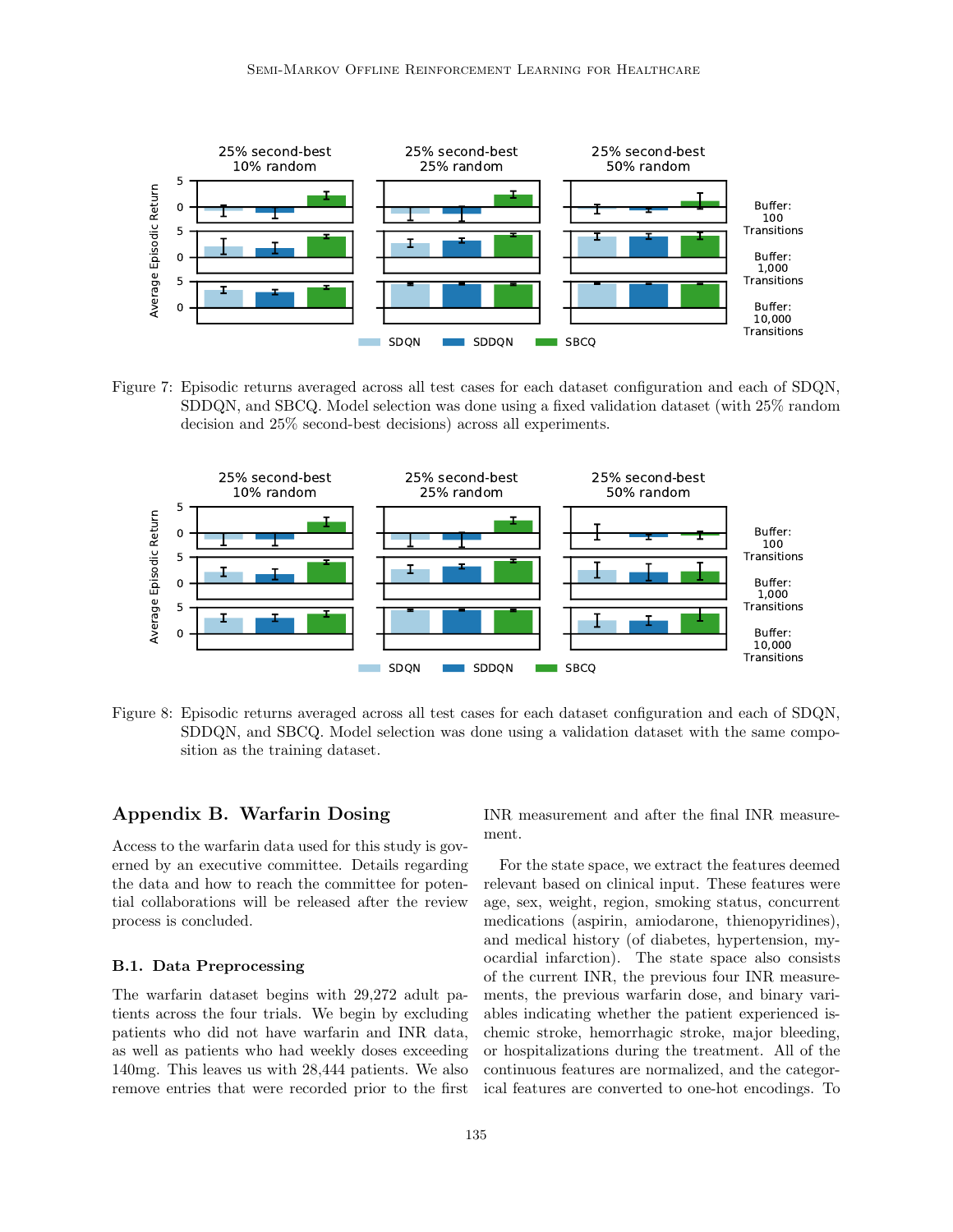improve training, the continuous features are also discretized by one-hot encoding the values into quantiles (hence, both normalized and quantile versions are used). The fixed, demographic features and the time-varying features are summarized in Tables [1](#page-18-1) and [2,](#page-18-2) respectively. The final state space has a dimension size of 56.

To construct the options, we use the recorded clinical decisions and discretized the dose increments based on clinical expertise and existing clinical algorithms [\(Spall et al.,](#page-13-16) [2012;](#page-13-16) [Nieuwlaat et al.,](#page-12-14) [2012\)](#page-12-14). Following clinical practice, the dose increments used in the underlying primitive actions are: maintain current dosage, increase in increments of  $\langle 10\%, 10\text{-}20\%,$ and over 20%, or decrease in the same increments. This yields seven primitive actions. Options are then constructed as one of the seven primitive actions, followed by the primitive action of maintaining the current dosage.

There were a few cases where a patient treatment was split into multiple trajectories. The first case is when adverse medical events occur during the treatment, and the records surrounding the events may not be as accurate as other records. As such, the trajectory ends when an adverse event occurs, and the remaining treatment is treated as a new trajectory. The second case is when more than 90 days elapsed between clinical visits. Since this is a longer time elapsed than clinical recommendation [\(Spall et al.,](#page-13-16) [2012\)](#page-13-16), it is deemed that interpolation between these points (for reward estimation) is unreliable. Instead, we split this trajectory into two trajectories. After creating trajectories from the patient data, some trajectories were very short (the shortest trajectory was only one measurement). As a result, we also remove trajectories that have fewer than ten decisions.

To split the data, we split along the trials. Half of the ARISTOTLE patients were held out for testing, and the remainder of the ARISTOTLE was split between training and validation. The validation data was generated by randomly sampling from the remaining ARISTOTLE data, as well as the RE-LY data. The rest of the data was used as the training data.

#### B.2. Model Architectures

We use the same fully-connected network for both the DDQN and BCQ. The state space, as described in the previous section, has a dimension size of 56. The fully-connected network has two hidden layers, with

64 nodes in each, followed by a linear layer mapping to the Q value of each option. The ReLU activation function is applied to both hidden layers. The networks are trained using the learning rate of  $5 \times 10^{-5}$ and batch size of 64. For the SBCQ algorithm, the BCQ threshold is 0.2.

#### B.3. Model Validation

To select the model to use on the test data, we estimate what the time in therapeutic range (TTR) would be had the clinician followed the policy. This is estimated by evaluating the trajectories where there is good agreement between the policy and the actions chosen by the clinician in the same setting. Each of the seven options corresponds an integer as such: [0: Decrease dose by  $> 20\%$ , 1: Decrease dose by 10-20%, 2: Decrease dose by 10-20%, 3: Maintain current dose, 4: Increase dose by  $\langle 10\%, 5: \rangle$  Increase dose by  $10 - 20\%$ , 6: Increase dose by  $> 20\%$ . The larger the difference between the doses, the larger the difference in the clinical outcome of the dose decision. In other words, we denote the difference between the policy and clinician decision as the absolute difference between the corresponding integers of their respective decisions. We can then sum up the differences along a trajectory, to estimate the agreement between the policy and clinician for any given trajectory. Then, we average the observed TTR for trajectories whose agreement exceeds 85% of the trajectories. This yields the estimated TTR for following the policy.